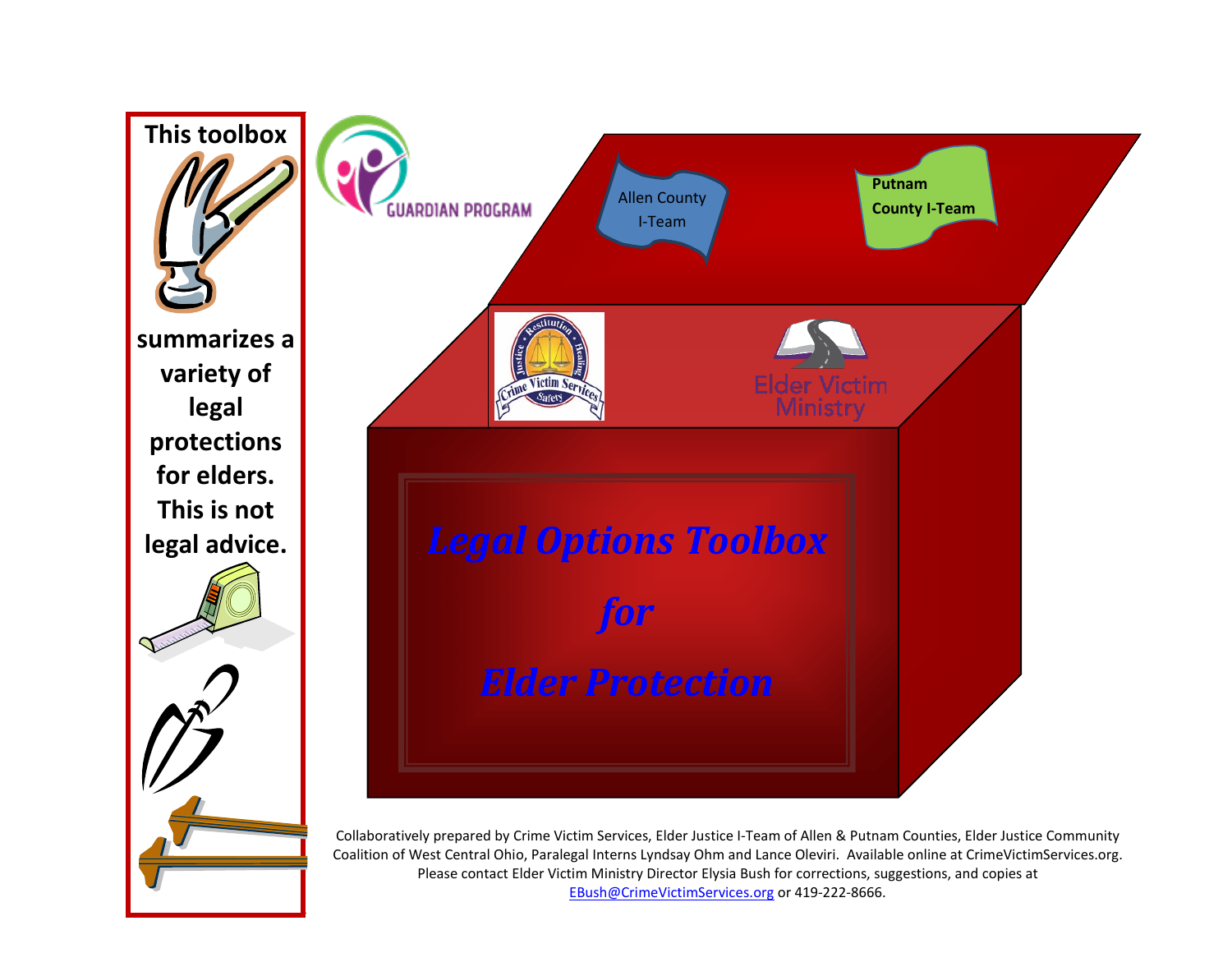



|                         | <b>Guardianship of the Person:</b>                                                                                                                                                                                                                                                                   |  | <b>Guardianship of the Estate:</b>                                                                                                                                                                                                                                                                                           |  |                                                                                                                                                                                                                               | <b>Guardianship of Person &amp; Estate:</b> |
|-------------------------|------------------------------------------------------------------------------------------------------------------------------------------------------------------------------------------------------------------------------------------------------------------------------------------------------|--|------------------------------------------------------------------------------------------------------------------------------------------------------------------------------------------------------------------------------------------------------------------------------------------------------------------------------|--|-------------------------------------------------------------------------------------------------------------------------------------------------------------------------------------------------------------------------------|---------------------------------------------|
| Prosecution             | Makes decisions regarding: the ward's support, care,<br>education, health and welfare.                                                                                                                                                                                                               |  | Makes decisions regarding all financial decisions<br>for the ward.                                                                                                                                                                                                                                                           |  | Combines the duties of both Guardianship of person<br>and Guardianship of Estate.                                                                                                                                             |                                             |
| ಡ                       | <b>Emergency Guardian:</b><br>Occurs when there is an emergency<br>To prevent imminent injury to the ward<br>Usually granted for up to 72 hours                                                                                                                                                      |  | Co-Guardianship:<br>Two guardians act on behalf of the ward at the<br>same time.                                                                                                                                                                                                                                             |  | <b>Limited Guardianship:</b><br>In a limited guardianship, the probate court will appoint a<br>guardian over specific areas of responsibility on behalf of<br>the ward. The ward must be both incompetent and have<br>a need. |                                             |
| Guardianships           | <b>Interim Guardianship</b><br>Occurs if court determines immediate action is<br>required for the ward's welfare.<br>A new guardian is appointed after a former<br>$\bullet$<br>guardian is removed or resigns.                                                                                      |  | <b>Criminal Prosecution:</b><br>Reporting elder abuse to law enforcement (calling 911) or Adult<br>Protective Services will document abuse and allegations and begins a<br>process that may result in further civil actions, criminal investigation,<br>victim services, legal protections, and prosecution of the offender. |  |                                                                                                                                                                                                                               |                                             |
|                         | <b>Financial &amp; Durable Power of Attorney:</b>                                                                                                                                                                                                                                                    |  | <b>Healthcare &amp; Durable Power of Attorney:</b>                                                                                                                                                                                                                                                                           |  |                                                                                                                                                                                                                               | <b>Limited Power of Attorney:</b>           |
| Restrictive Protections | A Document where a competent adult authorizes another<br>competent adult to act on their behalf for financial<br>purposes. Durable Power of Attorney extends to when the<br>person becomes incapacitated or incompetent.                                                                             |  | A document that authorizes another person to obtain<br>their health information and make health care<br>decisions for you.<br>on the power of attorney.                                                                                                                                                                      |  | The guardian is limited to a specific act or<br>particular purpose. These are restrictions placed                                                                                                                             |                                             |
|                         | Conservatorship:<br>This is a voluntary guardianship for an adult who<br>is competent but physically incapacitated.                                                                                                                                                                                  |  | Trust:<br>A legal entity holds legal title to money or<br>property for the benefit of another.<br>Ex: Is to provide for minor children or family<br>members who are inexperienced or unable to<br>handle financial matters                                                                                                   |  |                                                                                                                                                                                                                               | <b>Protection Orders:</b>                   |
|                         | <b>Representative Payeeship:</b>                                                                                                                                                                                                                                                                     |  |                                                                                                                                                                                                                                                                                                                              |  | There are four options to keep offenders away, two civil<br>and two criminal.                                                                                                                                                 |                                             |
| <b>Less</b>             | A representative payee is an individual or organization<br>appointed by the Social Security Administration who<br>receives Social Security or Supplemental Security<br>Income payments (or both) for someone who cannot<br>manage, or direct someone else to manage, his or her<br>benefit payments. |  | Long-Term Care Ombudsman:<br>Advocates for residents of nursing homes,<br>assisted living facilities, and other adult care<br>facilities.                                                                                                                                                                                    |  | Civil protection orders are for domestic violence, and for<br>stalking or sexually oriented offenses. The two criminal<br>protection orders are for violent crimes, and domestic<br>violence, (also referred to as a TPO).    |                                             |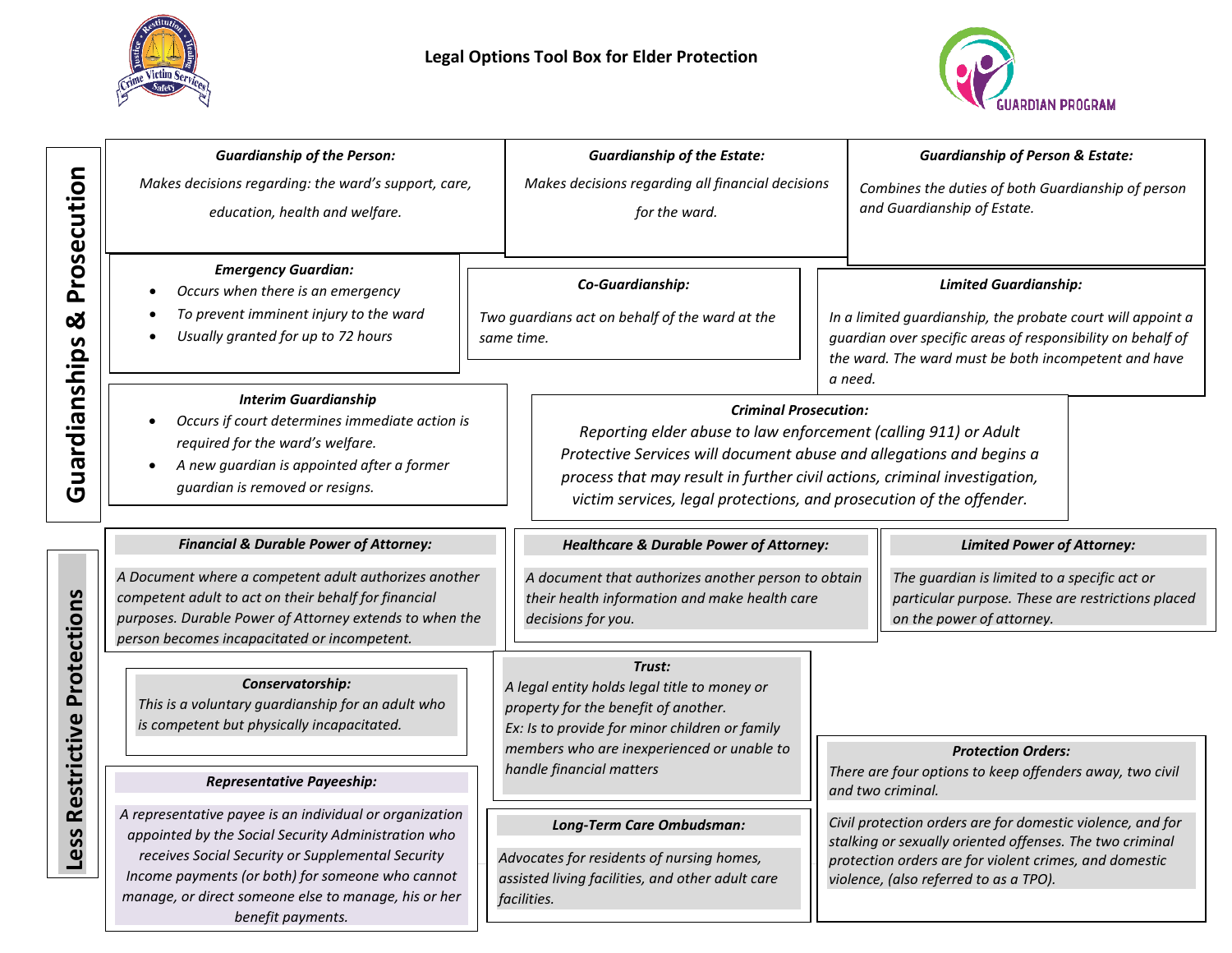



## Table of Contents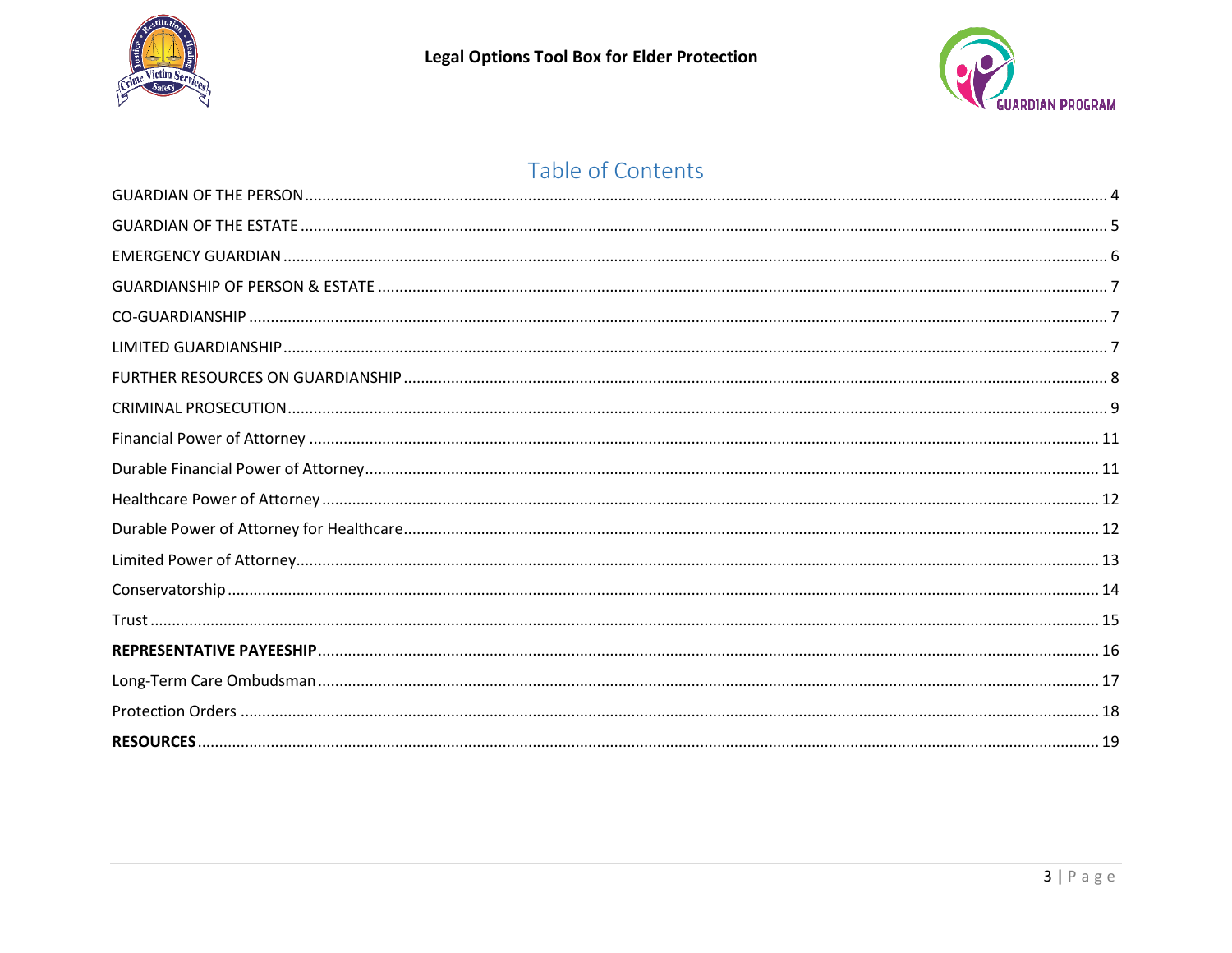



#### <span id="page-3-0"></span>GUARDIAN OF THE PERSON **Legal Option, Definition How It Works How It Works More Information** A person appointed by the court to make decisions regarding the support, care, education, health, and welfare of a ward (ORC §2112.01). A more detailed list of duties includes: decisions on arrangements for food, clothing, living arrangements, medical care, recreation and education. This also includes consent for medical care and other treatment or training programs such as individual habilitation plans (Disability Rights Ohio, 2013). All guardianships require an expert evaluation from a doctor in order to start the guardianship. Obtaining a lawyer is not required, however it is recommended. 1. You must first complete a petition for guardianship with the probate court in the county where the person lives, including: A. the whole estate of the ward, its probable value and any probable annual rents; B. whether limited guardianship is sought and if so, the limited powers requested; C. whether you have ever been charged with or convicted of theft, physical violence or sexual, alcohol or substance abuse; D. the name, age and residence of the proposed ward; E. why you think the proposed ward is incompetent; and F. the name, relationship, age and address of the person's next-of-kin (Wills and Probate: Guardianships, 2014). 2. Guardians may be nominated through a living will, last will and testament, health care power of attorney, or power of attorney; however, only a court can appoint a guardian. A court will appoint the person who was nominated unless for some reason they are determined unsuitable. Guardians must complete an initial six hour and ongoing three hour annual training on guardianship from the Ohio Supreme Court Judicial College. Visits to the ward are required quarterly. The Guardian of the Person must file an Annual Guardianship Plan that includes a Guardian Report with the probate court at least once annually. This report must be specific and include the number of visits and purpose of the visit over the period spanning the report. It must include any major change in the ward's physical or mental condition, the guardian's opinion as to the necessity for continuing guardianship, the date that the ward last saw a physician and the guardian's opinion on the adequacy of care that the ward is receiving. Guardians can be removed by the court for not acting in a client's best interest or not following the court's reporting procedures. Guardianships can be modified for a number of reasons, including a change in the client's medical status or financial circumstances. (Wills and Probate: Guardianships, 2014), (Guardianships, 2014), (Guardianship basics, 2014) Two prerequisites should exist before a court appoints a guardian: 1. The individuals must be incompetent in at least one important area of their lives. That decision is often easy to determine as a result of real-life experiences. Can they take care of themselves and their property, or are they at risk if left on their own? 2. There must be a present need for the guardianship. A person may have significant deficits in life, but the support network families, friends, service providers, etc. - may be so strong that guardianship is not necessary. In most cases anyone being appointed guardian must be an Ohio resident. (Guardianship in Ohio, 2014), (Wills and Probate Guardianships)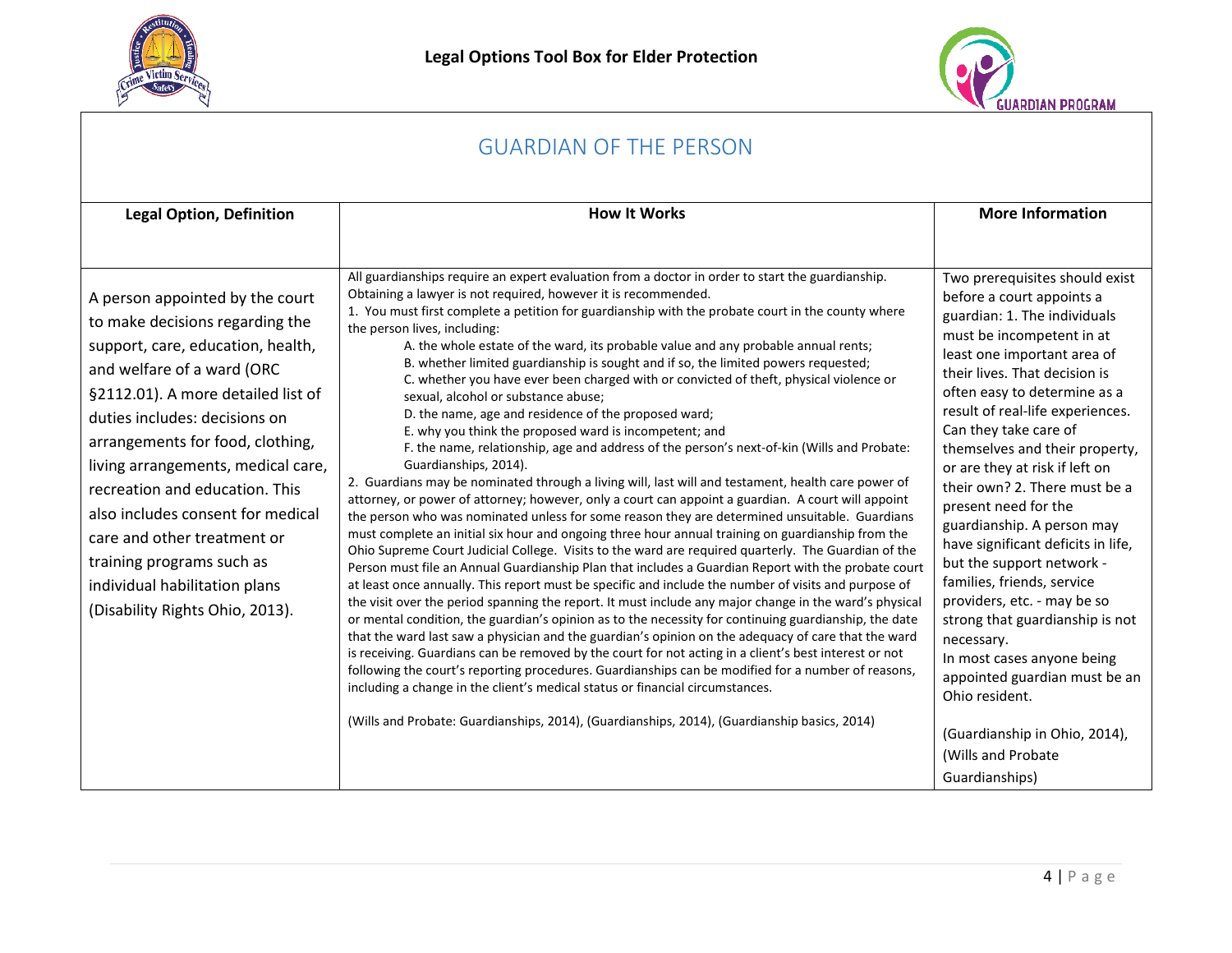



<span id="page-4-0"></span>

| <b>GUARDIAN OF THE ESTATE</b>                                                                                                                                                                                                                                                                                                                                                                                                                                                                                                                                                                                                                                                                                                                                                                                                                                                                                                                                                                                                                                                                                                                                                                                                                                            |                                                                                                                                                                                                                                                                                                                                                                                                                                                                                                                                                                                                                                                                                                                                                                                                                                                                                                                                                                                                                                                                                                                                                                                                                                                                                                                                                                                                                                                                                                                 |                                                                                                                                                                                                                                                                                                                                                                                                                                                                                                                     |  |  |  |
|--------------------------------------------------------------------------------------------------------------------------------------------------------------------------------------------------------------------------------------------------------------------------------------------------------------------------------------------------------------------------------------------------------------------------------------------------------------------------------------------------------------------------------------------------------------------------------------------------------------------------------------------------------------------------------------------------------------------------------------------------------------------------------------------------------------------------------------------------------------------------------------------------------------------------------------------------------------------------------------------------------------------------------------------------------------------------------------------------------------------------------------------------------------------------------------------------------------------------------------------------------------------------|-----------------------------------------------------------------------------------------------------------------------------------------------------------------------------------------------------------------------------------------------------------------------------------------------------------------------------------------------------------------------------------------------------------------------------------------------------------------------------------------------------------------------------------------------------------------------------------------------------------------------------------------------------------------------------------------------------------------------------------------------------------------------------------------------------------------------------------------------------------------------------------------------------------------------------------------------------------------------------------------------------------------------------------------------------------------------------------------------------------------------------------------------------------------------------------------------------------------------------------------------------------------------------------------------------------------------------------------------------------------------------------------------------------------------------------------------------------------------------------------------------------------|---------------------------------------------------------------------------------------------------------------------------------------------------------------------------------------------------------------------------------------------------------------------------------------------------------------------------------------------------------------------------------------------------------------------------------------------------------------------------------------------------------------------|--|--|--|
| <b>Legal Option, Definition</b>                                                                                                                                                                                                                                                                                                                                                                                                                                                                                                                                                                                                                                                                                                                                                                                                                                                                                                                                                                                                                                                                                                                                                                                                                                          | <b>How It Works</b>                                                                                                                                                                                                                                                                                                                                                                                                                                                                                                                                                                                                                                                                                                                                                                                                                                                                                                                                                                                                                                                                                                                                                                                                                                                                                                                                                                                                                                                                                             | <b>More Information</b>                                                                                                                                                                                                                                                                                                                                                                                                                                                                                             |  |  |  |
| A person appointed by the court to administer the estate of<br>a ward (ORC §2112.01). The person who is awarded<br>Guardianship of the Estate is given the authority to make all<br>financial decisions for the ward Section 2111.14 of the ORC<br>provides a detailed list of the DUTIES AND<br><b>RESPONSIBILITIES</b> of the Guardians of the Estate. Guardians<br>are responsible for filing the inventory of the wards real and<br>personal property of the estate including the value of the<br>property and the wards annual income. The guardian must<br>also pay debts of the estate, collect all debts due to the<br>ward and appear for and defend, or cause to be defended,<br>all suits against the ward. The guardian must obey all orders<br>and judgments related to the guardianship. If a suit is in the<br>best interest of the ward, the guardian is responsible to<br>bring suit. "To settle and adjust, when necessary or<br>desirable, the assets that the guardian may receive in kind<br>from an executor or administrator to the greatest<br>advantage of the ward" (ORC §2111.14). Any adjustments<br>or settlements must be approved by the probate court and<br>entered into the journal.<br>(Disability Rights Ohio, 2013), (ORC §2111.14) | << <all a<br="" an="" evaluation="" expert="" from="" guardianships="" require="">doctor in order to start the guardianship. Statute requires<br/>this be updated every two years when you file the<br/>guardianship report.&gt;&gt;&gt;<br/>1. You must first complete an application for guardianship.<br/>2. Guardians may be nominated through a living will, last will<br/>and testament, health care power of attorney, or power of<br/>attorney, however only a court can appoint a guardian. A<br/>court will appoint the person that was nominated unless they<br/>for some reason are determined unsuitable. 3. Guardians of<br/>the estate must report annually as to how funds are spent on<br/>behalf of the ward during the prior year.<br/>USE OF FUNDS: Guardians are required to show the use of<br/>funds by providing an accounting and submission of receipts<br/>for all such expenditures.<br/>The account must include an itemized statement of all<br/>receipts, disbursements and distributions made from the<br/>ward's estate.<br/>Guardians are subject to the jurisdiction of the court that<br/>appointed them. They can be removed for not acting in a<br/>client's best interest or not following the court's reporting<br/>procedures. "Guardianships can be modified for a number of<br/>reasons, including a change in the client's medical status or<br/>financial circumstances" (Guardianship Basics, 2014).<br/>(Guardianships 2014), (Guardianship in Ohio, 2014)</all> | Guardian of the estate is<br>responsible for managing finances<br>and business related affairs,<br>therefore it would be beneficial to<br>have these skills if you would be a<br>guardian of the estate. Before being<br>appointed Guardian of the Estate,<br>an applicant must give the court a<br>fiduciary bond that doubles the<br>probable value of the ward's assets<br>This would mean that the guardian<br>generally needs to have good<br>credit.<br>(Guardianship in Ohio, 2014),<br>(Guardianships 2014) |  |  |  |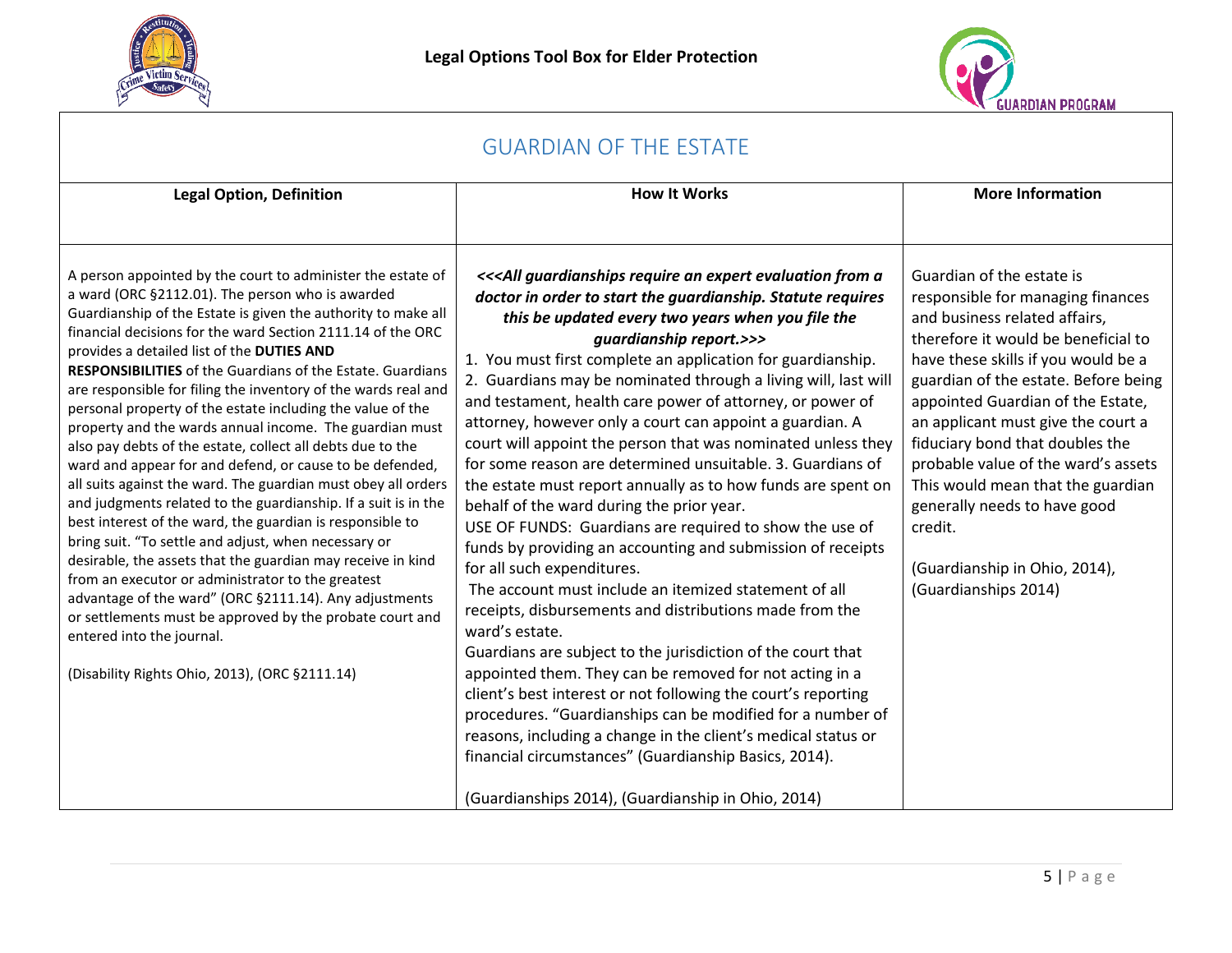



<span id="page-5-0"></span>

| <b>EMERGENCY GUARDIAN</b>                                                                                                                                                                                                                                                                                                                                                                                                                  |                                                                                                                                                                                                                                                                                                                                                                                                                                                                                                                                                                                                                                                                                                                                                                                                                                                                                                                                                                                                                                                                                                                                                                                                                                                                                                                                                                                                                                                                                          |                                                                                                                                                                                                                                                                                                                                                                                                                                                                                                                                                                                              |  |  |  |
|--------------------------------------------------------------------------------------------------------------------------------------------------------------------------------------------------------------------------------------------------------------------------------------------------------------------------------------------------------------------------------------------------------------------------------------------|------------------------------------------------------------------------------------------------------------------------------------------------------------------------------------------------------------------------------------------------------------------------------------------------------------------------------------------------------------------------------------------------------------------------------------------------------------------------------------------------------------------------------------------------------------------------------------------------------------------------------------------------------------------------------------------------------------------------------------------------------------------------------------------------------------------------------------------------------------------------------------------------------------------------------------------------------------------------------------------------------------------------------------------------------------------------------------------------------------------------------------------------------------------------------------------------------------------------------------------------------------------------------------------------------------------------------------------------------------------------------------------------------------------------------------------------------------------------------------------|----------------------------------------------------------------------------------------------------------------------------------------------------------------------------------------------------------------------------------------------------------------------------------------------------------------------------------------------------------------------------------------------------------------------------------------------------------------------------------------------------------------------------------------------------------------------------------------------|--|--|--|
| <b>Legal Option, Definition</b>                                                                                                                                                                                                                                                                                                                                                                                                            | <b>How it Works</b>                                                                                                                                                                                                                                                                                                                                                                                                                                                                                                                                                                                                                                                                                                                                                                                                                                                                                                                                                                                                                                                                                                                                                                                                                                                                                                                                                                                                                                                                      | <b>More Information</b>                                                                                                                                                                                                                                                                                                                                                                                                                                                                                                                                                                      |  |  |  |
| When there is an emergency, the probate court can<br>appoint a guardian without a formal hearing in order<br>to prevent imminent injury to the person or estate of<br>the ward. Emergency guardians can my granted for up<br>to 72 hours. After a hearing, the court may extend the<br>emergency guardianship for up to thirty days.<br>(Wills and Probate: Guardianships, 2014), (Disability<br>Rights Ohio, 2013), (Guardianships, 2014) | All guardianships require an expert evaluation from a doctor in order to<br>start the guardianship. Emergency guardianships require a doctor to<br>complete an additional supplement (Form 17.1a). Only emergency<br>guardianships require a lawyer (Allen County Probate Court).<br>For an emergency guardianship, a guardian of the person is responsible<br>for matters dealing with the person's health or medical conditions.<br>Guardian of the property is related to the duties to the person's<br>property; for example, "the guardian may be required to help manage<br>rent payments throughout the duration of the emergency situation"<br>(Emergency Guardianship Laws, 2012).<br>TO START A CASE FOR EMERGENCY GUARDIANSHIP, the applicant would<br>file a application with the court. The information they would need to<br>include is:<br>1.<br>the name, address and date of birth of the alleged disabled<br>person;<br>2.<br>the nature of the alleged disability;<br>3.<br>what emergency services the person needs;<br>4.<br>Verification that a bona fide emergency exists" (Emergency<br>Guardianship).<br>An emergency guardian can only act on behalf of the ward during the<br>time frame of the emergency guardianship. Once the relationship has<br>terminated, the guardian may no longer act on behalf of the ward. If a<br>guardian continues to act on behalf of the ward, they may be subject to<br>violations.<br>(Emergency Guardianship Laws, 2012), | <b>EMERGENCY</b><br><b>GUARDIAN</b><br>The laws for emergency<br>guardianship vary from<br>state to state; however,<br>most states require the<br>following to be<br>enforceable in court: 1.<br><b>INCAPACITATION: this</b><br>means the court will<br>determine that the ward<br>has a reason for<br>emergency guardianship<br>due to injury, disease,<br>mental disability,<br>addiction, or other type<br>of incapacity.<br>2. RISK OF HARM: The<br>applicant must show<br>that the ward is at risk<br>of further harm or even<br>death if an emergency<br>guardian is not<br>appointed. |  |  |  |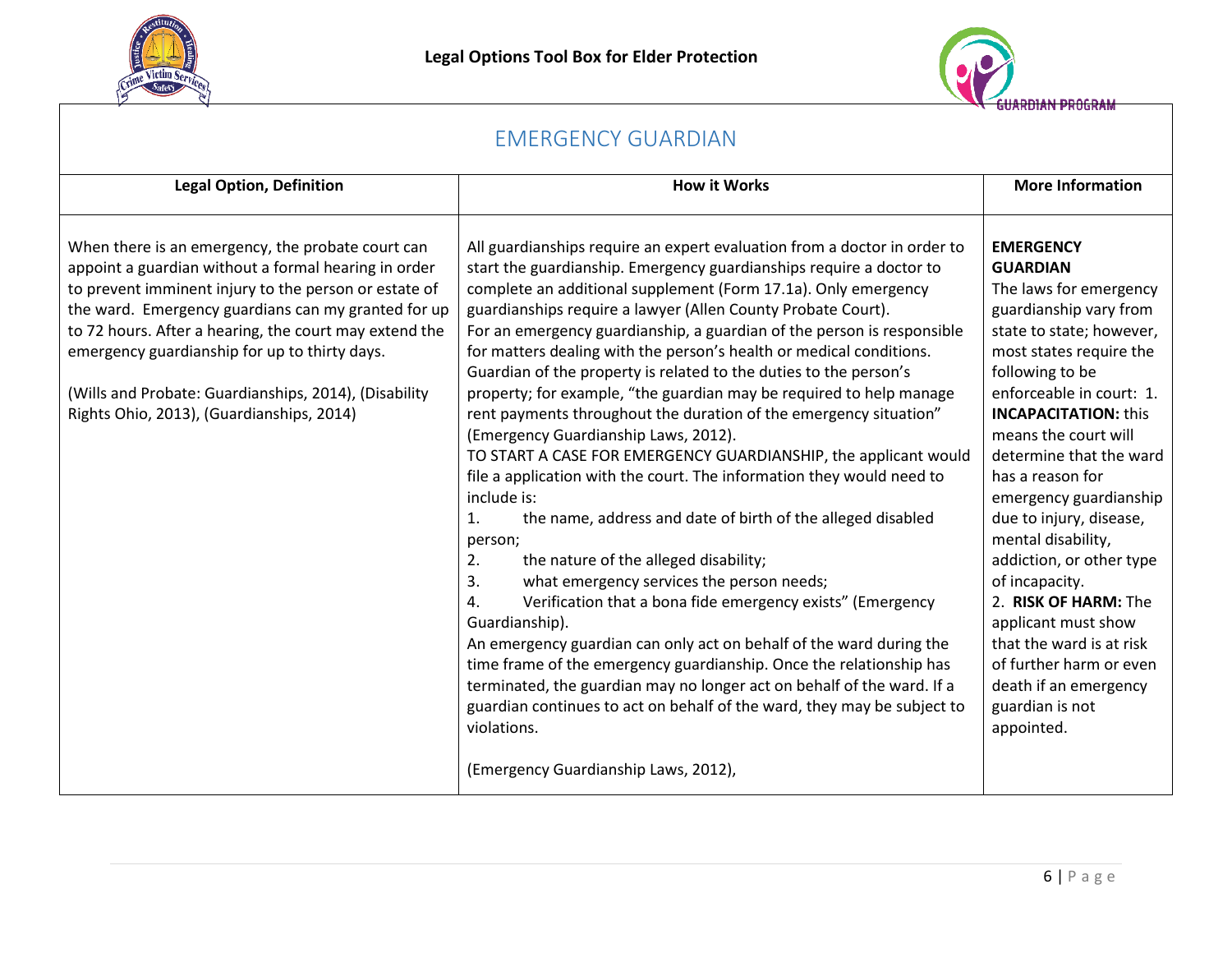



<span id="page-6-2"></span><span id="page-6-1"></span><span id="page-6-0"></span>

|                                          | <b>GUARDIANSHIP OF PERSON &amp; ESTATE</b>                                                                     | <b>GUARDIANSHIP OF</b>                                  |
|------------------------------------------|----------------------------------------------------------------------------------------------------------------|---------------------------------------------------------|
| <b>GUARDIANSHIP OF</b>                   | Guardianship of person and estate combine the duties and                                                       | <b>PERSON &amp; ESTATE</b>                              |
| <b>PERSON &amp; ESTATE</b>               | responsibilities from the individual guardianship of person, and the<br>individual guardianship of the estate. | The requirements and<br>qualifications remain the       |
| Combines the authority for both          |                                                                                                                | same for guardianship of                                |
| guardianship of person and the           | If guardian of the person and estate are required, the court will appoint                                      | person and guardianship                                 |
| guardianship of estate. Here, nearly all | the same person unless a court order specifies otherwise.                                                      | of estate.                                              |
| the ward's rights are taken away and     |                                                                                                                |                                                         |
| given to a guardian. This essentially    | (Guardianships 2014)                                                                                           |                                                         |
| means that the court has determined      |                                                                                                                |                                                         |
| this person to be totally incompetent    |                                                                                                                |                                                         |
| in the eyes of the law.                  |                                                                                                                |                                                         |
| (Guardianship in Ohio 2014)              |                                                                                                                |                                                         |
|                                          | <b>CO-GUARDIANSHIP</b>                                                                                         | <b>CO-GUARDIANSHIP</b>                                  |
| <b>CO-GUARDIANSHIP</b>                   | "Depending upon the laws of the jurisdiction and the terms of the                                              | Requirements for co-                                    |
| In a co-guardianship, two people act     | appointment, it may be necessary for both co-guardians to approve any                                          | guardianship are the same                               |
| on behalf of the ward at the same        | decision made on behalf of the legally incapacitated person. This can                                          | as guardianship for person                              |
| time (Disability Rights Ohio, 2013).     | create needless delay in the administration of emergency care, and can                                         | & estate.                                               |
|                                          | create difficulty in establishing authority for even minor decisions" (The                                     |                                                         |
|                                          | Legal Guardianship, 2003).                                                                                     |                                                         |
|                                          |                                                                                                                |                                                         |
|                                          | <b>LIMITED GUARDIANSHIP</b>                                                                                    | <b>LIMITED GUARDIANSHIP</b>                             |
| <b>LIMITED GUARDIANSHIP</b>              | A limited guardian can have power over the wards medical purposes,                                             | Depending on which                                      |
| The probate court will appoint a         | and only provide consent for medical purposes. "Or for placement                                               | aspect of the wards life                                |
| guardian over certain portions of the    | purposes only (admission to a group home), or for the limited purpose                                          | the limited guardian will<br>have control over it would |
| ward                                     | of approving behavior plans and/or psychotropic medications. This less                                         |                                                         |
| (Disability Rights Ohio, 2013).          | restrictive form of guardianship should be used instead of full                                                | be helpful to have                                      |
|                                          | guardianship whenever possible. A ward for which a limited guardian                                            | knowledge in that area.                                 |
|                                          | has been appointed retains all rights in all areas not covered by the                                          |                                                         |
|                                          | court's order" (Disability Rights Ohio, 2013).                                                                 |                                                         |
|                                          | (Disability Rights Ohio, 2013)                                                                                 |                                                         |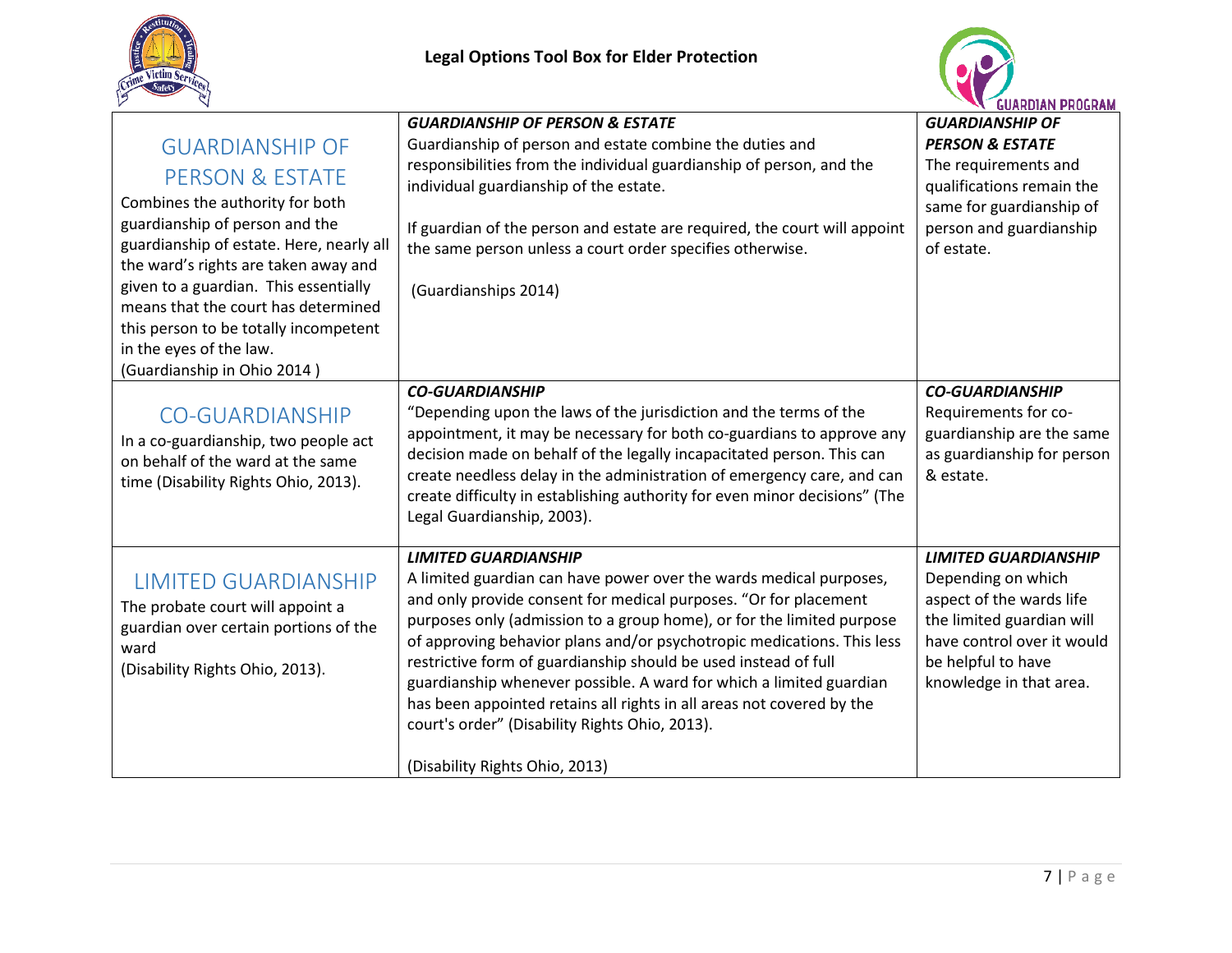



#### FURTHER RESOURCES ON GUARDIANSHIP

<span id="page-7-0"></span>-Ohio Supreme Court forms are located here: [http://www.supremecourt.ohio.gov/LegalResources/Rules/superintendence/probate\\_forms/Default.asp](http://www.supremecourt.ohio.gov/LegalResources/Rules/superintendence/probate_forms/Default.asp) 

-Allen County forms: <http://www.allenohioprobate.com/FORMS/guardianship.html>

-Ohio Supreme Court Judicial College Training Site[: http://www.sconet.state.oh.us/Boards/judCollege/guardians/default.aspx](http://www.sconet.state.oh.us/Boards/judCollege/guardians/default.aspx)

1. The person for whom the guardian is appointed is called the **WARD.**

2. An **ACCOUNT** is defined as an itemized statement of all receipts, disbursements and distributions that were from the wards estate, as well as all funds, assets and investments in the guardians' hands at the end of the accounting period, and any changes in the investments (Guardianships, 2014)

For all guardianships, a Statement of Expert Evaluation must be completed by a licensed physician or licensed clinical psychologist. Emergency guardianship also requires a doctor to fill out a supplement form 17a.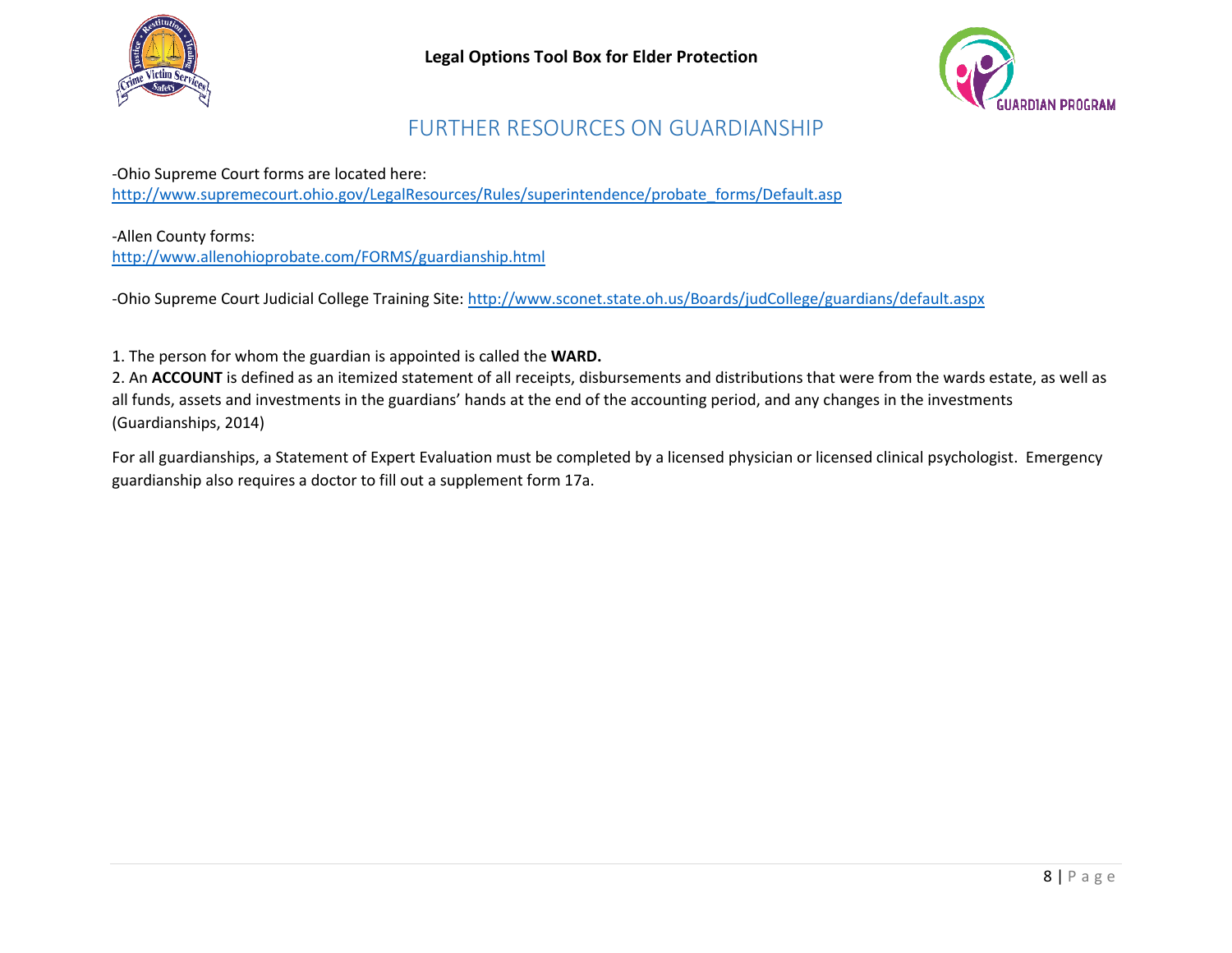



<span id="page-8-0"></span>

| <b>CRIMINAL PROSECUTION</b>                                                                                                                                                                                                                                                  |                                                                                                                                                                                                                                                                                                                                                                                                                                                                                                                                                                                                                                                                                                                                                                                                                                                                                               |                                                                                                                                                                                                                                                                                                                                                                                                                                                                             |  |  |  |
|------------------------------------------------------------------------------------------------------------------------------------------------------------------------------------------------------------------------------------------------------------------------------|-----------------------------------------------------------------------------------------------------------------------------------------------------------------------------------------------------------------------------------------------------------------------------------------------------------------------------------------------------------------------------------------------------------------------------------------------------------------------------------------------------------------------------------------------------------------------------------------------------------------------------------------------------------------------------------------------------------------------------------------------------------------------------------------------------------------------------------------------------------------------------------------------|-----------------------------------------------------------------------------------------------------------------------------------------------------------------------------------------------------------------------------------------------------------------------------------------------------------------------------------------------------------------------------------------------------------------------------------------------------------------------------|--|--|--|
| <b>Legal Option, Definition</b>                                                                                                                                                                                                                                              | <b>How it Works</b>                                                                                                                                                                                                                                                                                                                                                                                                                                                                                                                                                                                                                                                                                                                                                                                                                                                                           | <b>More Information</b>                                                                                                                                                                                                                                                                                                                                                                                                                                                     |  |  |  |
| Any person or mandated<br>reporter should report elder<br>abuse (age 60+) to local law<br>enforcement or call 911. This<br>may result in a criminal<br>proceeding. In addition, a<br>report should be made with<br>the county Adult Protective<br>Services (APS) or with the | Abuse $5101.60 - 1$ ) Infliction upon an adult by self or<br>others of injury, unreasonable confinement, intimidation,<br>or cruel punishment with resulting physical harm, pain,<br>or mental anguish. 2) Any person age 60+ who is<br>handicapped by the infirmities of aging or who has a<br>physical or mental impairment which prevents the<br>person from providing for the person's own care or<br>protection, and who resides in an independent living                                                                                                                                                                                                                                                                                                                                                                                                                                | Note "elder" age differences: 1) 60+<br>for<br>Adult Protective Services; 2) 65+ for<br>Criminal penalty enhancements, and;<br>no<br>age limit for Victim Services or<br>Protection<br>Orders.                                                                                                                                                                                                                                                                              |  |  |  |
| Ohio toll-free reporting line:<br>1-800-411-2267, to initiate a<br>civil investigation that could<br>lead to referral to law<br>enforcement.                                                                                                                                 | arrangement.<br>Assault 2903.13 - If victim Is functionally impaired and<br>defendant is victim caretaker = $F-4$ . If defendant has<br>prior conviction for 2903.11, 2903.16, 2903.13 and prior<br>involved caretaker / functionally impaired relationship =<br>$F-3$<br><b>Failing to Provide for a Functionally Impaired Person</b><br>2903.16 - "Knowingly" = Must cause mere "physical<br>harm" or "serious physical harm" (M-1 or F-4)<br>"Recklessly" = Must result in "serious physical harm" (M-<br>2 or F-4); "Functionally Impaired Person" = Any person<br>who has a physical or mental impairment that prevents<br>him from providing for his own care or protection or<br>whose infirmities caused by aging prevent him from<br>providing for his own care.<br>"Caretaker" = A person who assumes the duty to provide<br>for the care and protection of a functionally impaired | The PENALTY for a Mandated<br><b>Reporter's</b><br>failure to report is a \$500 fine<br>(5101.61)<br>Victim Services are provided in each<br>County, and required by law (ORC<br>2930) to be provide to victims of<br>felonies<br>(violent and property / theft), violent<br>Misdemeanors, and similar crimes<br>handled<br>in Juvenile Court. A listing of Victim<br>Service providers can be found at<br>http://www.OhioAttorneyGeneral.gov<br>under the Victims section. |  |  |  |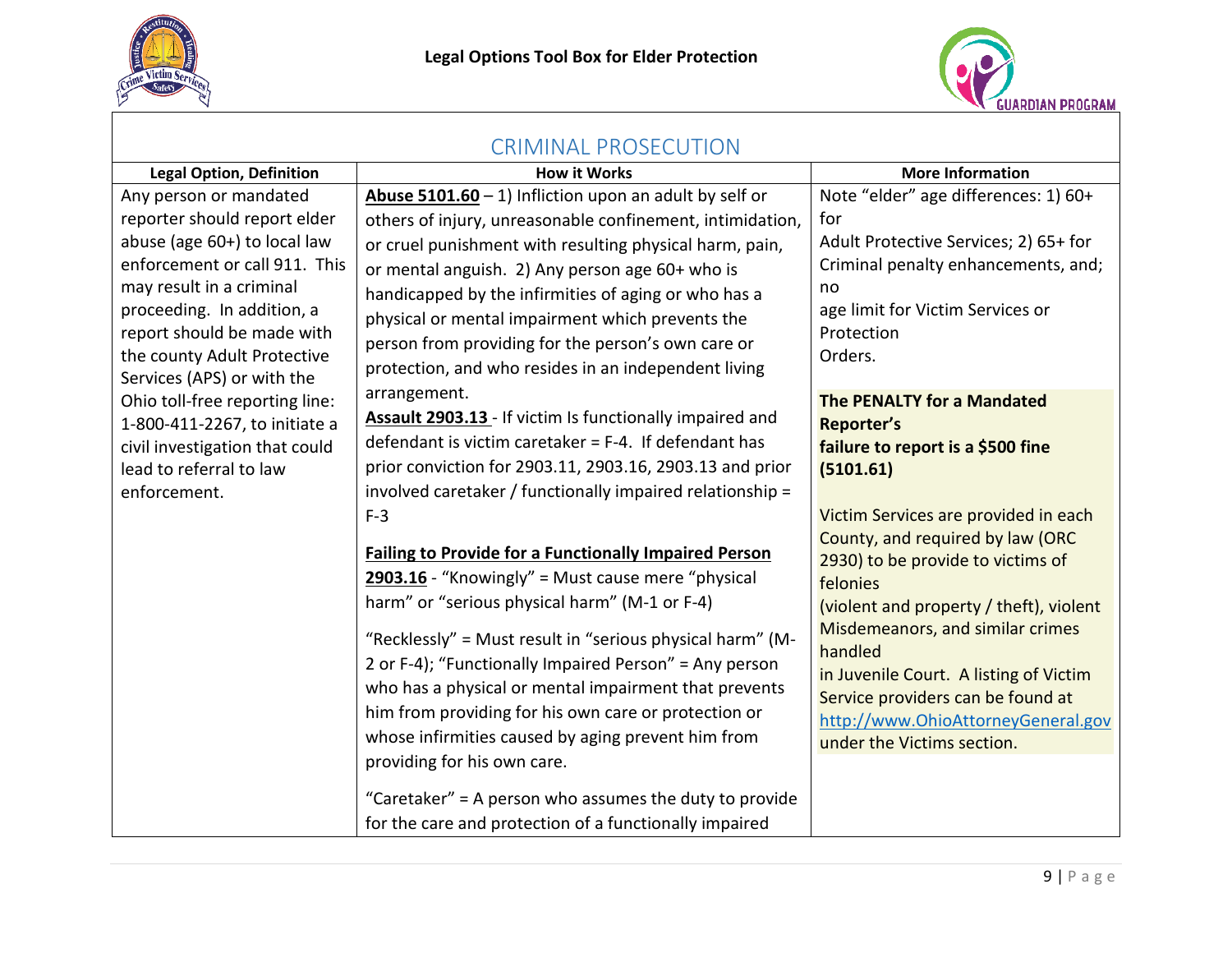



| <b>CRIMINAL PROSECUTION</b>     |                                                                                       |                         |  |  |
|---------------------------------|---------------------------------------------------------------------------------------|-------------------------|--|--|
| <b>Legal Option, Definition</b> | <b>How it Works</b>                                                                   | <b>More Information</b> |  |  |
|                                 | person on a voluntary basis, by contract, through receipt                             |                         |  |  |
|                                 | of payment for care and protection, as a result of family                             |                         |  |  |
|                                 | relationship, or by order of a court of competent                                     |                         |  |  |
|                                 | jurisdiction. NOT an owner, operator, employee of "care                               |                         |  |  |
|                                 | facility"                                                                             |                         |  |  |
|                                 | <b>Sexual Assault</b> - Victim who is "substantially impaired"                        |                         |  |  |
|                                 | due to mental or physical condition or age.                                           |                         |  |  |
|                                 | "Substantially Impaired" defined by case-law (St. v. Zeh                              |                         |  |  |
|                                 | (1987), 31 Ohio St. 3d 99)                                                            |                         |  |  |
|                                 | <b>Theft 2913.02</b> = Victim who is "elderly person" = age 65                        |                         |  |  |
|                                 | + or "Disabled adult" = age $18+$ : 1) has some impairment                            |                         |  |  |
|                                 | of body or mind that makes the person unable to work at                               |                         |  |  |
|                                 | any substantially remunerative employment, OR, 2) has                                 |                         |  |  |
|                                 | been certified permanently or totally disabled by                                     |                         |  |  |
|                                 | government. Theft offenses:                                                           |                         |  |  |
|                                 | • if victim is elderly or disabled adult-enhances felony<br>by one degree (see below) |                         |  |  |
|                                 | • F-5 under = \$1,000; F-4 \$1,000-\$7,499; F-3 = \$7,500-                            |                         |  |  |
|                                 | $$37,499; F-2 = $37,500-149,999; F-1 $150,000+$                                       |                         |  |  |
|                                 | Penalty enhanced one degree:                                                          |                         |  |  |
|                                 | Unauthorized use of vehicle 2913.14                                                   |                         |  |  |
|                                 | Unauthorized use of property 2913.04                                                  |                         |  |  |
|                                 | Misuse of credit card 2913.21                                                         |                         |  |  |
|                                 | Forgery 2913.31 Securing writings by deception<br>2913.43                             |                         |  |  |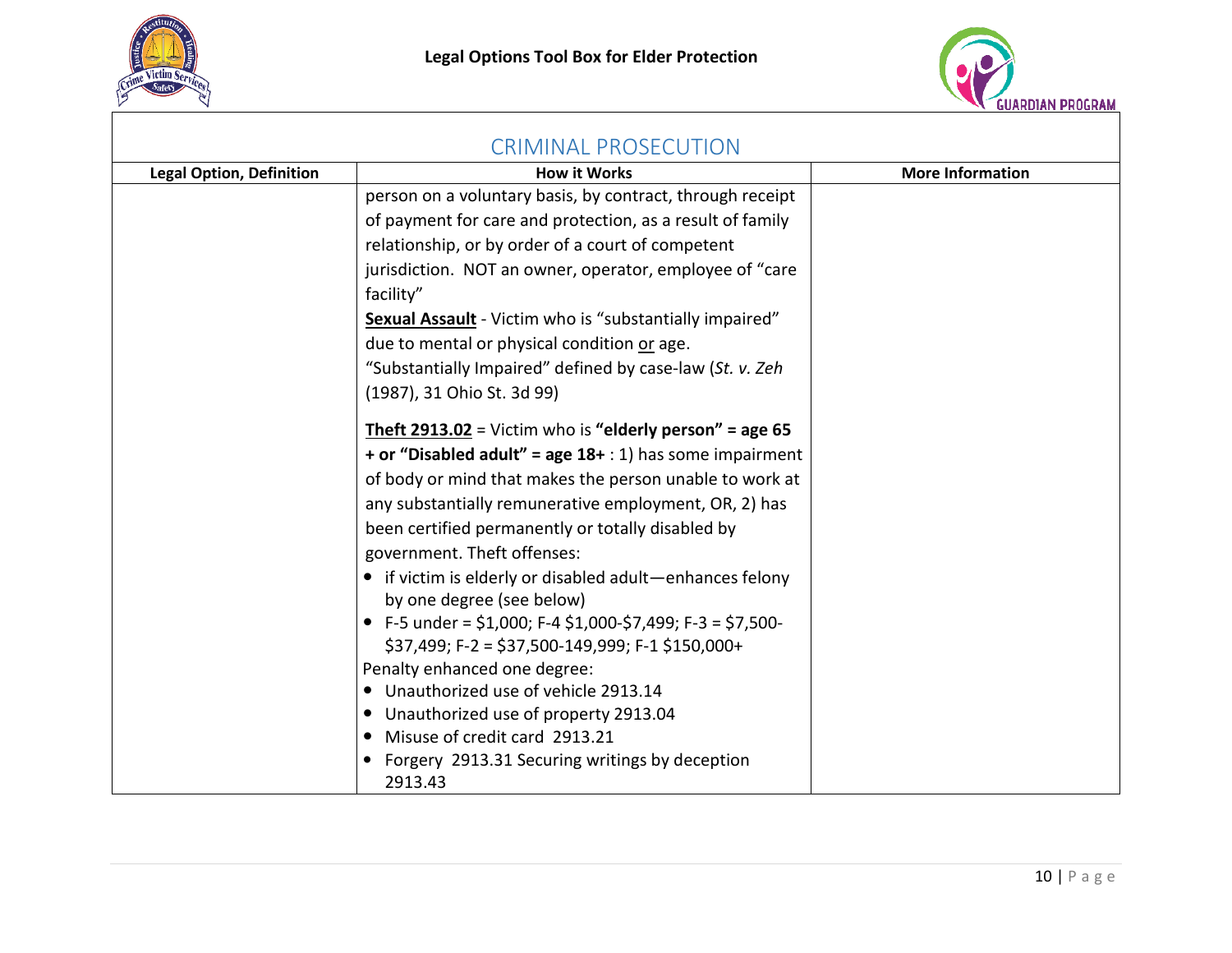



<span id="page-10-1"></span><span id="page-10-0"></span>

| <b>Financial Power of Attorney</b>                                                         |                                                 |                                                 |  |  |  |
|--------------------------------------------------------------------------------------------|-------------------------------------------------|-------------------------------------------------|--|--|--|
|                                                                                            | Durable Financial Power of Attorney             |                                                 |  |  |  |
| <b>Legal Option, Definition</b>                                                            | <b>How it Works</b>                             | <b>More Information</b>                         |  |  |  |
| A written document where a competent                                                       | The powers given to the attorney-in-fact can    | To be a financial power of attorney, you must   |  |  |  |
| adult authorizes another competent adult to                                                | be specific or general. Most people have their  | be at least 18 years of age (Wills and Probate: |  |  |  |
| act on their behalf. This is also called                                                   | attorney-in-fact exercise broad general affairs | Financial Powers of Attorney, 2014).            |  |  |  |
| attorney-in-fact. "Financial powers of                                                     | such as depositing checks, signing their        |                                                 |  |  |  |
| attorney usually cover financial, business,                                                | names to checks, paying bills, and handling     | IF YOU BELIEVE THAT YOUR FINANCIAL              |  |  |  |
| personal and real estate matters". People                                                  | bank accounts, attorneys-in-fact also take      | POWER OF ATTORNEY                               |  |  |  |
| generally use a durable financial power of                                                 | possession of any property, real or personal,   | IS NOT SPENDING YOUR MONEY FOR YOUR             |  |  |  |
| attorney because a financial power of                                                      | including the power to sell. Generally          | NEEDS-CONTACT YOUR LOCAL PROBATE                |  |  |  |
| attorney terminates when the person                                                        | speaking, the principal would want to give      | COURT.                                          |  |  |  |
| becomes incapacitated or incompetent.                                                      | their attorney-in-fact the power to perform     |                                                 |  |  |  |
|                                                                                            | any legal act that the principal would do for   |                                                 |  |  |  |
| A durable financial power of attorney                                                      | themselves. For the power of attorney to be     |                                                 |  |  |  |
| authorizes the attorney-in-fact to act on the<br>principal's behalf even after they become | durable, the wording must be specific and       |                                                 |  |  |  |
| incapacitated or incompetent." (Wills and                                                  | state: "This power of attorney shall not be     |                                                 |  |  |  |
| Probate: Financial Powers of Attorney, 2014)                                               | affected by the disability of the principal or  |                                                 |  |  |  |
|                                                                                            | lapse of time." (Wills and Probate: Financial   |                                                 |  |  |  |
|                                                                                            | Powers of Attorney, 2014)                       |                                                 |  |  |  |
|                                                                                            |                                                 |                                                 |  |  |  |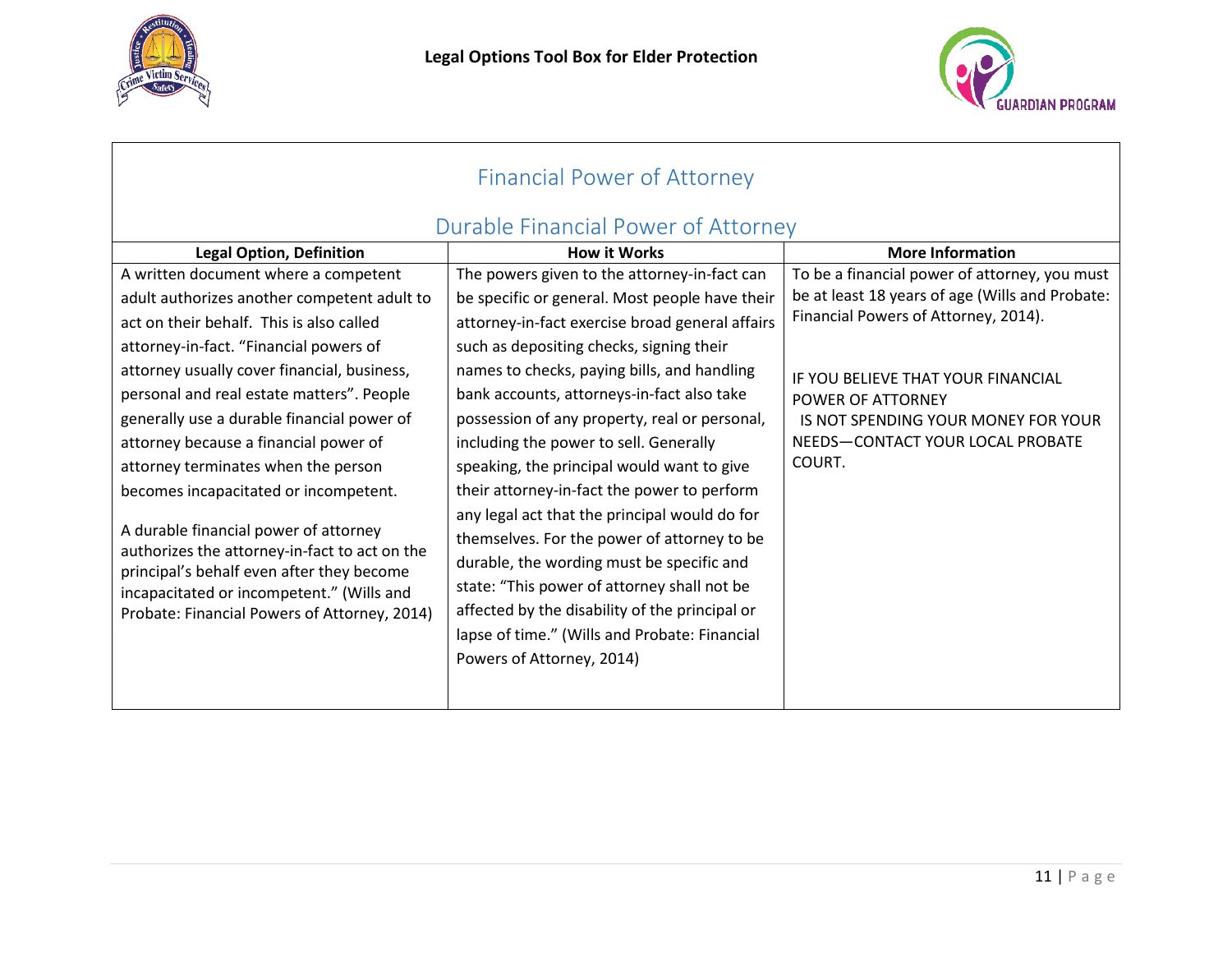



# Healthcare Power of Attorney

## Durable Power of Attorney for Healthcare

<span id="page-11-1"></span><span id="page-11-0"></span>

| <b>Legal Option, Definition</b>                       | <b>How it Works</b>                               | <b>More Information</b>                         |
|-------------------------------------------------------|---------------------------------------------------|-------------------------------------------------|
| A health care power of attorney (or durable power     | Make sure the person you pick is willing to be    | Any adult may be appointed as a Healthcare      |
| of attorney for health care) is a legal document that | your agent, or health care power of attorney. A   | Power of Attorney or Durable Power of           |
| authorizes another person to obtain your health       | healthcare power of attorney names a person       | Attorney. The only exception would be the       |
| information and to make health care decisions for     | you trust to make a wide variety of health care   | proposed ward's doctor, or an employee or       |
| you. You can allow your agent to get your health      | decisions for you when you cannot. This does      | administrator of the health care facility where |
| information and communicate with your health          | not have to be a family member; it can be         | the ward is being treated.                      |
| care provider at any time, but health care decisions  | anyone you trust. The person appointed is         |                                                 |
| can be made for you only if and when you cannot       | required to make decisions based on the           | (What You Should Know About Health Care         |
| make health care decisions for yourself.              | principal's wishes. Generally, a person will      | Powers of Attorney, 2010)                       |
|                                                       | complete a living will to help the agent make     |                                                 |
| (Living Wills and Health Care Powers of Attorney,     | health care decisions; the living will sets forth |                                                 |
| 2014)                                                 | the use or non-use of artificial, life-sustaining |                                                 |
|                                                       | support. Once you have filled out the             |                                                 |
|                                                       | documents, it is best to make several copies.     |                                                 |
|                                                       | Give one to your agent, your doctor, lawyer, and  |                                                 |
|                                                       | a trusted family member.                          |                                                 |
|                                                       |                                                   |                                                 |
|                                                       | (Living Wills and Health Care Powers of           |                                                 |
|                                                       | Attorney, 2014)                                   |                                                 |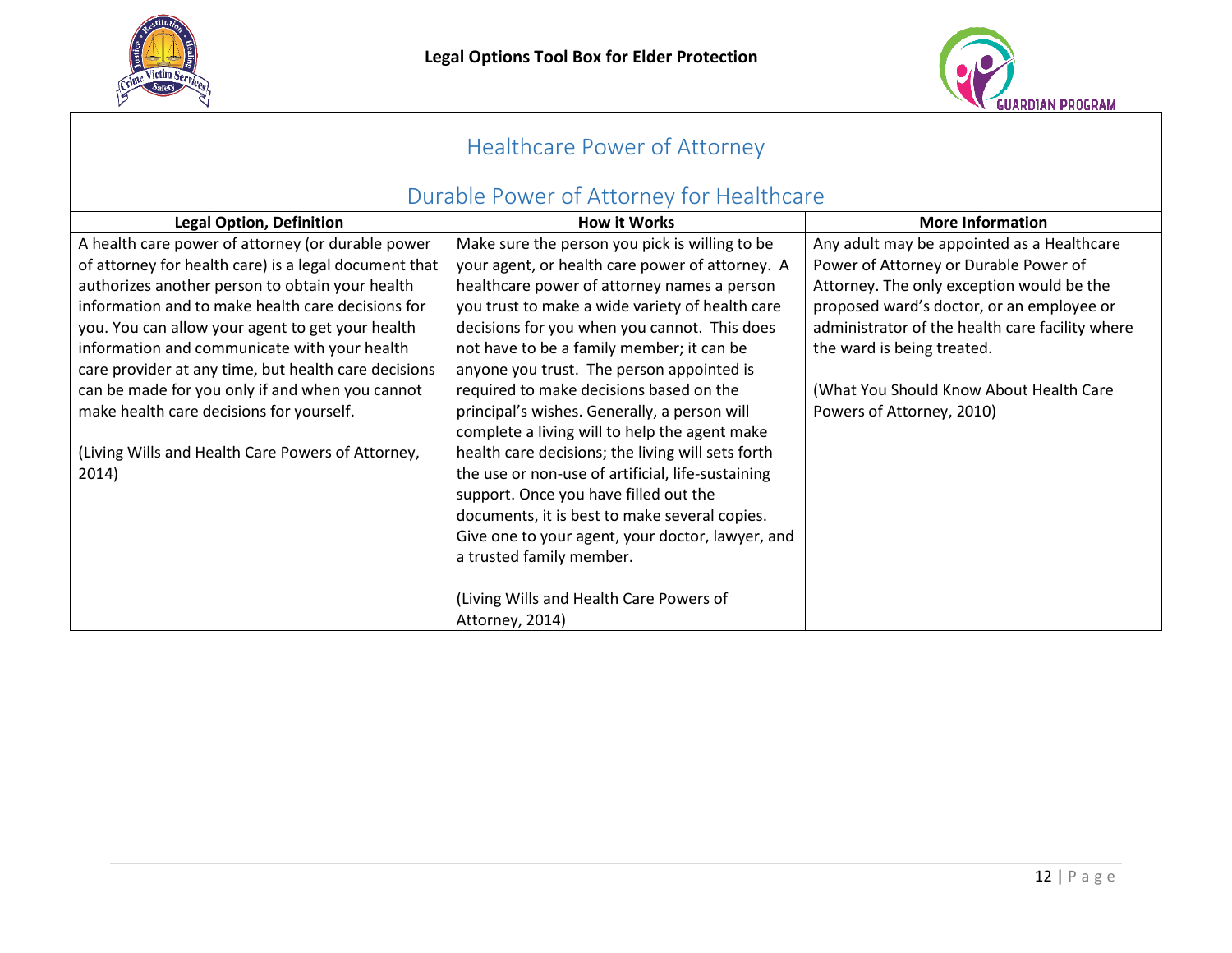



<span id="page-12-0"></span>

| Limited Power of Attorney                                                                                                                                                    |                                                                                                                                                                                                                                                                                                                                                                                                                                                        |                                                                                                                           |  |  |  |
|------------------------------------------------------------------------------------------------------------------------------------------------------------------------------|--------------------------------------------------------------------------------------------------------------------------------------------------------------------------------------------------------------------------------------------------------------------------------------------------------------------------------------------------------------------------------------------------------------------------------------------------------|---------------------------------------------------------------------------------------------------------------------------|--|--|--|
| <b>Legal Option, Definition</b>                                                                                                                                              | <b>How it Works</b>                                                                                                                                                                                                                                                                                                                                                                                                                                    | <b>More Information</b>                                                                                                   |  |  |  |
| A person who is limited to a specific act or<br>particular purpose. These are restrictions<br>that are placed on the power of attorney.<br>(Limited Power of Attorney, 2014) | A Limited Power of Attorney is often used to give<br>someone the power to act in financial matters, to<br>manage real estate, or to make healthcare decisions.<br>The limits are either by the scope of the powers the<br>agent gets or by time. It is very important that these<br>powers are specifically defined; this will make it more<br>likely that people and organizations will honor the<br>power of attorney.<br>(Powers of Attorney, 2014) | You must be at least 18 years of age,<br>have soundness of mind, and should<br>have reasonably common financial<br>sense. |  |  |  |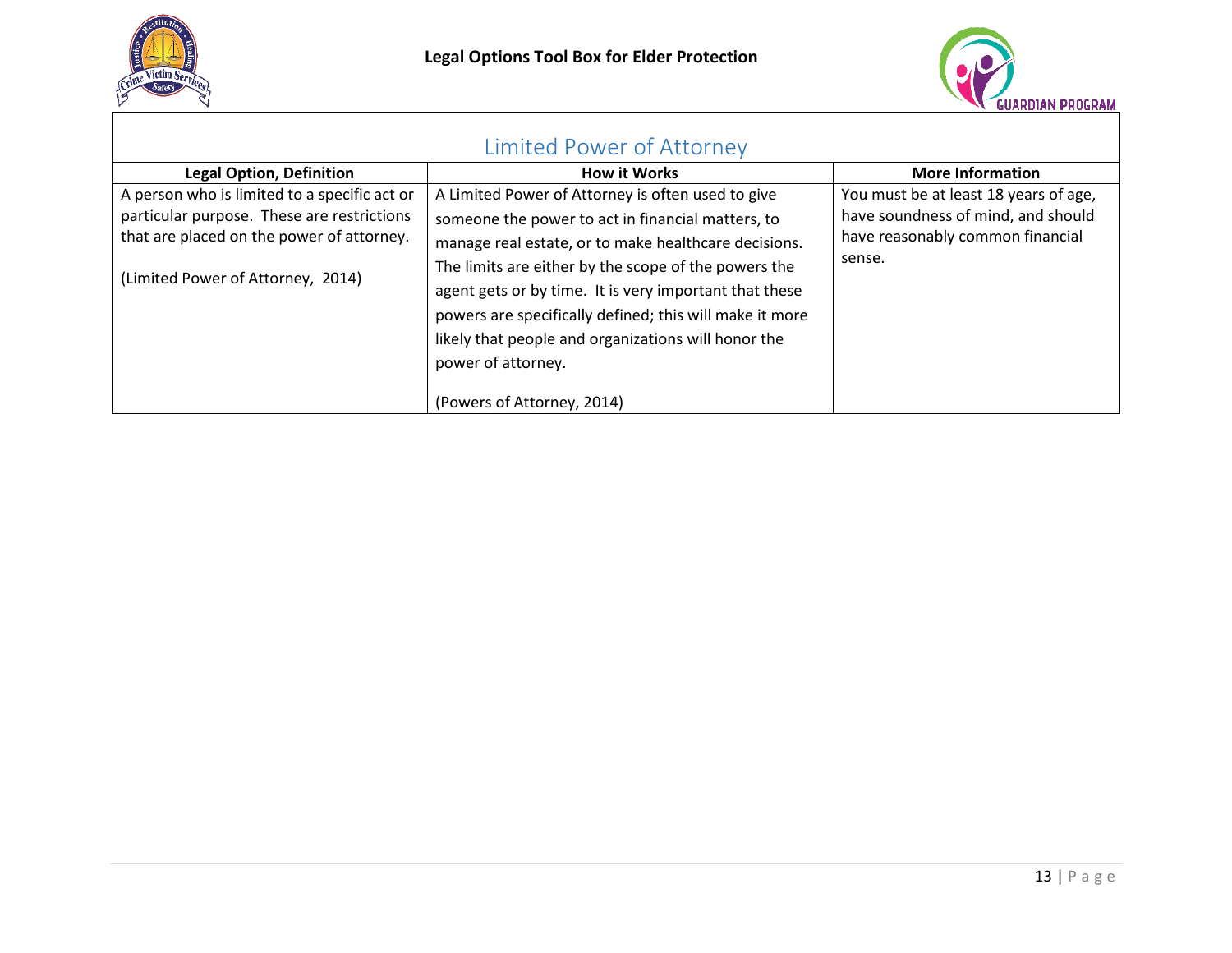



<span id="page-13-0"></span>

| Conservatorship                                                                                                   |                                                                                                                                                                                                                                                                                                                                                                                                                                                                                                                                                                                                                                                                                                                                                                                                                                                                                                                                                                                                                                                                                                                                                                                                                       |                                                                                                                                                                                                                                         |  |  |  |  |
|-------------------------------------------------------------------------------------------------------------------|-----------------------------------------------------------------------------------------------------------------------------------------------------------------------------------------------------------------------------------------------------------------------------------------------------------------------------------------------------------------------------------------------------------------------------------------------------------------------------------------------------------------------------------------------------------------------------------------------------------------------------------------------------------------------------------------------------------------------------------------------------------------------------------------------------------------------------------------------------------------------------------------------------------------------------------------------------------------------------------------------------------------------------------------------------------------------------------------------------------------------------------------------------------------------------------------------------------------------|-----------------------------------------------------------------------------------------------------------------------------------------------------------------------------------------------------------------------------------------|--|--|--|--|
| <b>Legal Option, Definition</b>                                                                                   | <b>How it Works</b>                                                                                                                                                                                                                                                                                                                                                                                                                                                                                                                                                                                                                                                                                                                                                                                                                                                                                                                                                                                                                                                                                                                                                                                                   | <b>More Information</b>                                                                                                                                                                                                                 |  |  |  |  |
| A "voluntary guardianship" for an adult who<br>is competent but physically incapacitated<br>(Guardianships 2014). | A conservator must be appointed by the<br>court. Any person seeking a conservatorship<br>requires affidavits by an attending physician<br>and will most likely have to have an attorney.<br>According to the ORC §2111.021, "A<br>competent adult who is physically infirm may<br>petition the probate court of the county in<br>which the petitioner resides, to place, for a<br>definite or indefinite period of time, the<br>petitioner's person, any or all of the<br>petitioner's real or personal property, or both<br>under a conservatorship with the court. A<br>petitioner either may grant specific powers to<br>the conservator or court or may limit any<br>powers granted by law to the conservator or<br>court, except that the petitioner may not<br>limit the powers granted to the court by this<br>section and may not limit the requirement<br>for bond as determined by the court." (ORC §<br>2111.021). The petition shall state the<br>powers that are granted and any limitation<br>on those powers (ORC §2111.021). A list of<br>forms that will need to be filed for a<br>conservatorship are forms 17.2, 20.0, 20.1,<br>and 20.2.<br>(Administration of Wills Trusts and Estates,<br>2013) | A conservatorship should be granted due to<br>advanced age, mental weakness, or physical<br>incapacity. The ward is physically unable to<br>do these things independently.<br>(Administration of Wills Trusts and Estates,<br>$2013$ ). |  |  |  |  |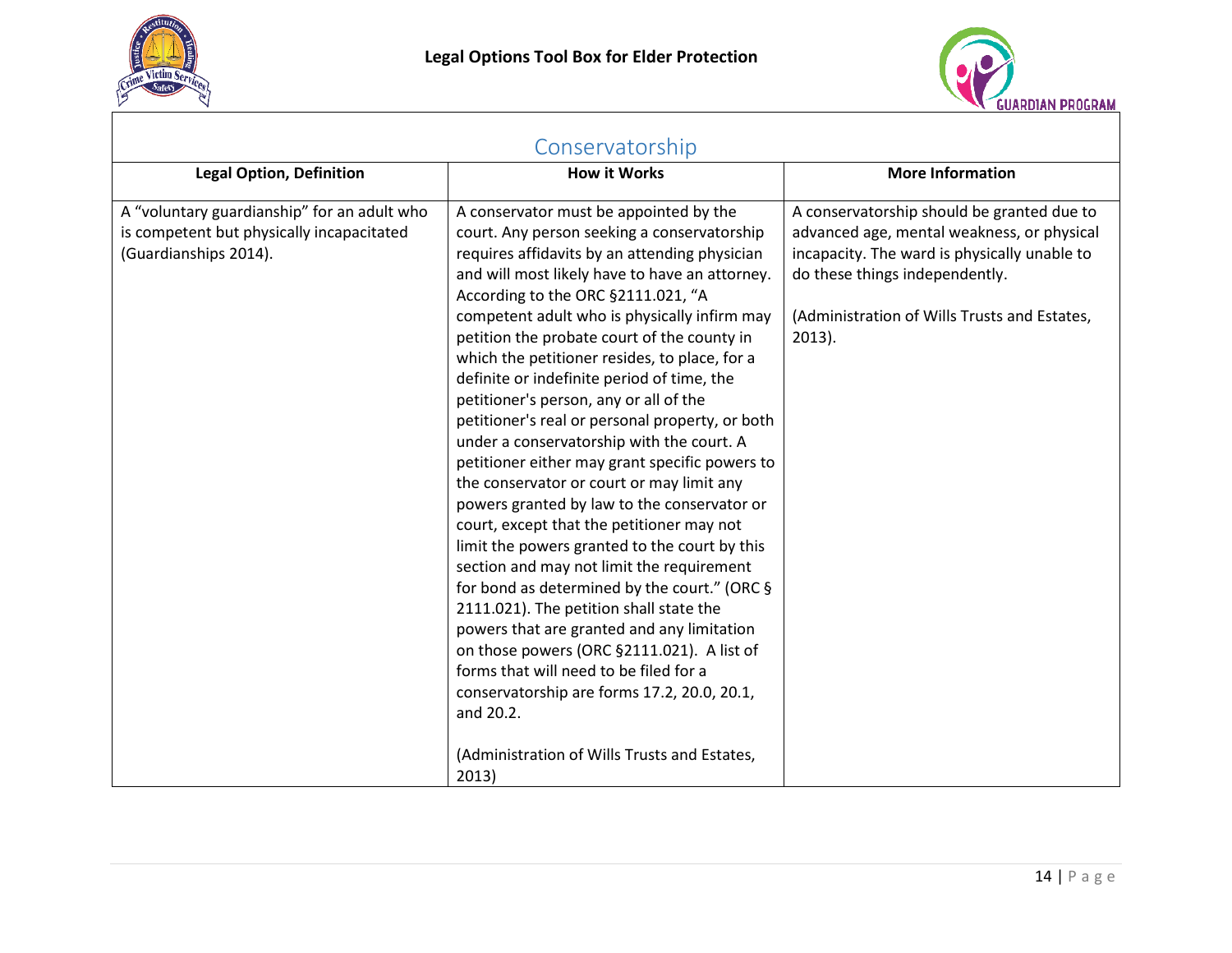

<span id="page-14-0"></span>Г



| Trust                                                                                                                                                                                                                                                                                                                                                                                      |                                                                                                                                                                                                                                                                                                                                                                                                                                                                                                                                                                                                                                                                                                                                                                                                                                                                                                                                                                                                                                                                                                                                                                                                                                                                                                                                                                                                                                                                                                                                                                                                                                                                                                                                                                                                                                                                                                       |                                                                                                                                                                                                                                                                                                                                                                                                                                                                                                                                            |  |  |  |
|--------------------------------------------------------------------------------------------------------------------------------------------------------------------------------------------------------------------------------------------------------------------------------------------------------------------------------------------------------------------------------------------|-------------------------------------------------------------------------------------------------------------------------------------------------------------------------------------------------------------------------------------------------------------------------------------------------------------------------------------------------------------------------------------------------------------------------------------------------------------------------------------------------------------------------------------------------------------------------------------------------------------------------------------------------------------------------------------------------------------------------------------------------------------------------------------------------------------------------------------------------------------------------------------------------------------------------------------------------------------------------------------------------------------------------------------------------------------------------------------------------------------------------------------------------------------------------------------------------------------------------------------------------------------------------------------------------------------------------------------------------------------------------------------------------------------------------------------------------------------------------------------------------------------------------------------------------------------------------------------------------------------------------------------------------------------------------------------------------------------------------------------------------------------------------------------------------------------------------------------------------------------------------------------------------------|--------------------------------------------------------------------------------------------------------------------------------------------------------------------------------------------------------------------------------------------------------------------------------------------------------------------------------------------------------------------------------------------------------------------------------------------------------------------------------------------------------------------------------------------|--|--|--|
| <b>Legal Option, Definition</b>                                                                                                                                                                                                                                                                                                                                                            | <b>How it Works</b>                                                                                                                                                                                                                                                                                                                                                                                                                                                                                                                                                                                                                                                                                                                                                                                                                                                                                                                                                                                                                                                                                                                                                                                                                                                                                                                                                                                                                                                                                                                                                                                                                                                                                                                                                                                                                                                                                   | <b>More Information</b>                                                                                                                                                                                                                                                                                                                                                                                                                                                                                                                    |  |  |  |
| An arrangement by which one<br>person holds legal title to money<br>or property for the benefit of<br>another. The person who creates<br>a trust is generally called the<br>grantor. When set up properly, a<br>trust can be appropriate. The<br>person who is appointed is called<br>a trustee<br>(Administration of Wills Trusts<br>and Estates, 2013),<br>(Understanding Trusts, 2014). | When set up properly, a trust can be appropriate for a person with minor children or for<br>those who want to avoid having their estate go through probate upon death. When a<br>person creates a trust or trust fund, they are establishing a legal entity to hold property<br>or assets for the person who created it. One example is the trust department of a bank.<br>A person who will benefit from the trust is also chosen, and called the beneficiary. Some<br>of the reasons to set up a trust are:<br>to provide for minor children or family members who are inexperienced or<br>$\bullet$<br>unable to handle financial matters,<br>to provide for financial management if you become unable to handle them<br>$\bullet$<br>yourself,<br>to avoid probate and immediately transfer assets to beneficiaries upon death,<br>$\bullet$<br>and<br>Trusts are private, unlike probate.<br>Trusts can be very flexible and the grantor has the right within the law to tailor the trust<br>to meet the anticipated needs of the beneficiary.<br>Some things to consider when setting up the trust:<br>the grantor has the right to specify exactly how the money in the trust is<br>$\bullet$<br>invested so make sure to clearly define this,<br>the grantor can specify exactly how the assets are divided up including annual<br>$\bullet$<br>cost of living adjustment for the beneficiary,<br>make sure to include a "trustee-removal clause" this gives the beneficiary a right<br>$\bullet$<br>to fire the trustee if unsatisfied with the service, you can include that the<br>beneficiary must select a new trustee from a legitimate bank trust department.<br>Once establishing a trust the grantor in order to complete the process the grantor must<br>transfer their assets into the trust, if this is not done the trust becomes null and void.<br>(Understanding Trusts, 2014) | Anyone can be a trustee and<br>administer a trust. It does<br>not have to be a bank. Many<br>attorneys, family members,<br>or friends are trustees over<br>trusts (It often depends on<br>the size of the trust.) The<br>reason banks and other<br>financial institutions do it is<br>because the money in the<br>trust is in some type of a<br>financial account (thus, a<br>financial institution) and the<br>banks charge a fee to<br>administer it. Trustee must<br>live in the state of the trust in<br>which they are administering. |  |  |  |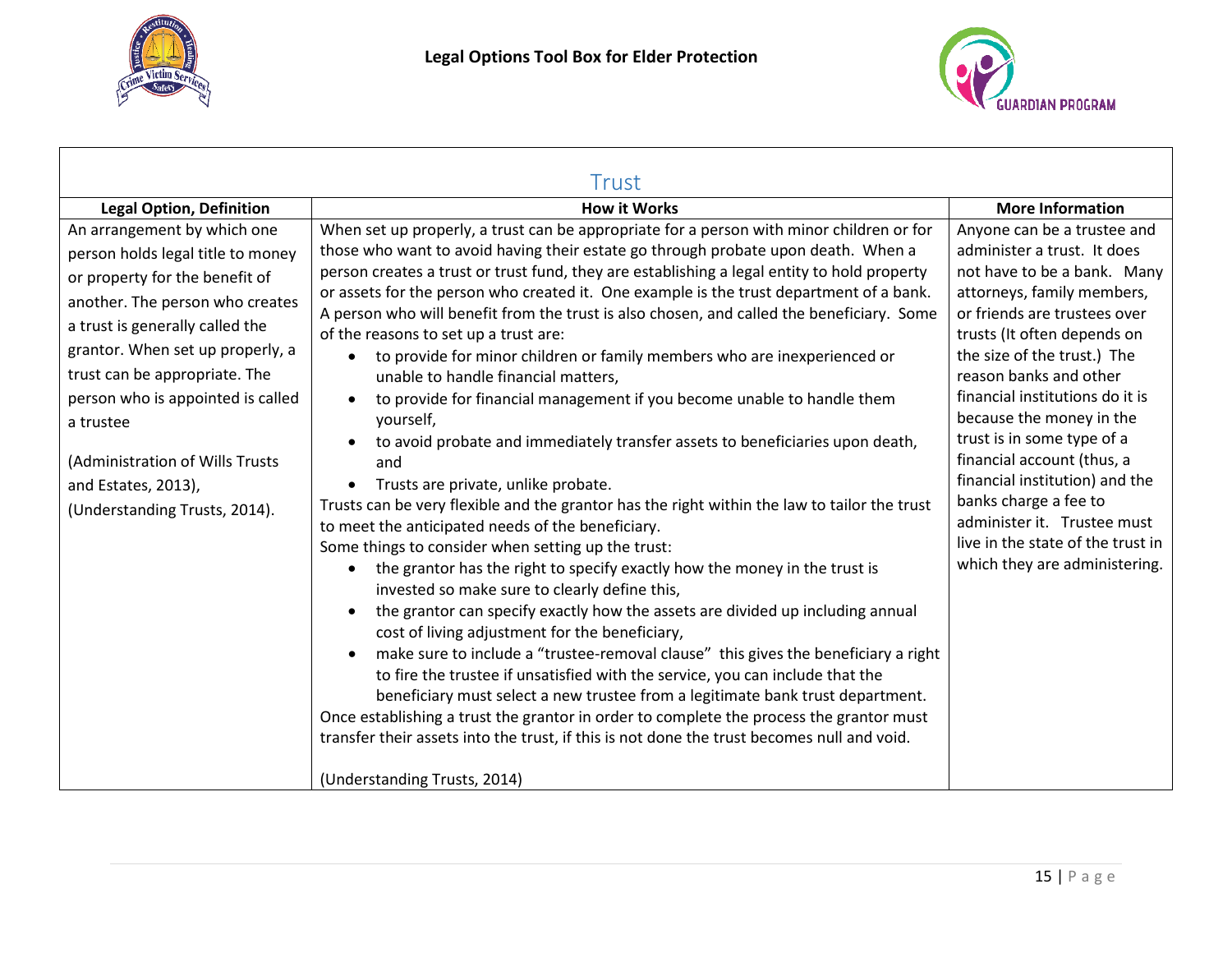



<span id="page-15-0"></span>

| <b>REPRESENTATIVE PAYEESHIP</b>                                                                                                                                                                                                                                                                         |                                                                                                                                                                                                                                                                                                                                                                                                                                                                                                           |                                                                                                                                                                                                                                                                                                                                                                                                                                                                                                                  |  |  |  |
|---------------------------------------------------------------------------------------------------------------------------------------------------------------------------------------------------------------------------------------------------------------------------------------------------------|-----------------------------------------------------------------------------------------------------------------------------------------------------------------------------------------------------------------------------------------------------------------------------------------------------------------------------------------------------------------------------------------------------------------------------------------------------------------------------------------------------------|------------------------------------------------------------------------------------------------------------------------------------------------------------------------------------------------------------------------------------------------------------------------------------------------------------------------------------------------------------------------------------------------------------------------------------------------------------------------------------------------------------------|--|--|--|
| <b>Legal Option, Definition</b>                                                                                                                                                                                                                                                                         | <b>How it Works</b>                                                                                                                                                                                                                                                                                                                                                                                                                                                                                       | <b>More Information</b>                                                                                                                                                                                                                                                                                                                                                                                                                                                                                          |  |  |  |
| A representative payee is an individual or<br>organization appointed by the Social Security<br>Administration who receives Social Security<br>or Supplemental Security Income payments<br>(or both) for someone who cannot manage,<br>or direct someone else to manage, his or her<br>benefit payments. | The following recipients of disability benefits<br>are required to have a Social Security<br>representative payee:<br>minors<br>adults declared legally incompetent,<br>and<br>adults who have drug or alcohol<br>problems.                                                                                                                                                                                                                                                                               | To become a Representative Payee, contact<br>the local (or closest) Social Security office.<br>One will have to complete form SSA-11, and<br>have proof of one's identity. Make sure to<br>bring a driver's license and your social<br>security card along. This process must be<br>done face to face.                                                                                                                                                                                                           |  |  |  |
| (Representative Payee Pro Bono Pilot, Social<br>Security Administration, 2015).                                                                                                                                                                                                                         | The money that is received from Social<br>Security or Supplemental Security Income<br>must be deposited into a savings or checking<br>account by the payee. It must be used for:<br>Rent/Mortgage<br><b>Medical Bills</b><br>Food<br>Clothing<br><b>Utilities</b><br>Other necessities<br>The Representative Payee must have a<br>detailed report of what the money was spent<br>on, or how the money was saved for the<br>individual.<br>(What Does a Social Security Representative<br>Payee Do?, 2015) | A Representative Payee must report any<br>changes in the individual's living conditions.<br>Having a roommate, employment, changes in<br>marital status, etc., should always be<br>reported to the SSA immediately.<br>(Frequently Asked Questions (FAQs) For<br>Representative Payees, 2015)<br>IF YOU BELIEVE THAT YOUR REPRESENTATIVE<br>PAYEE IS NOT SPENDING YOUR MONEY FOR<br>YOUR NEEDS-CONTACT YOUR LOCAL SS<br>OFFICE AND ADULT PROTECTIVE SERVICES AT<br>YOUR LOCAL JOB AND FAMILY SERVICES<br>OFFICE. |  |  |  |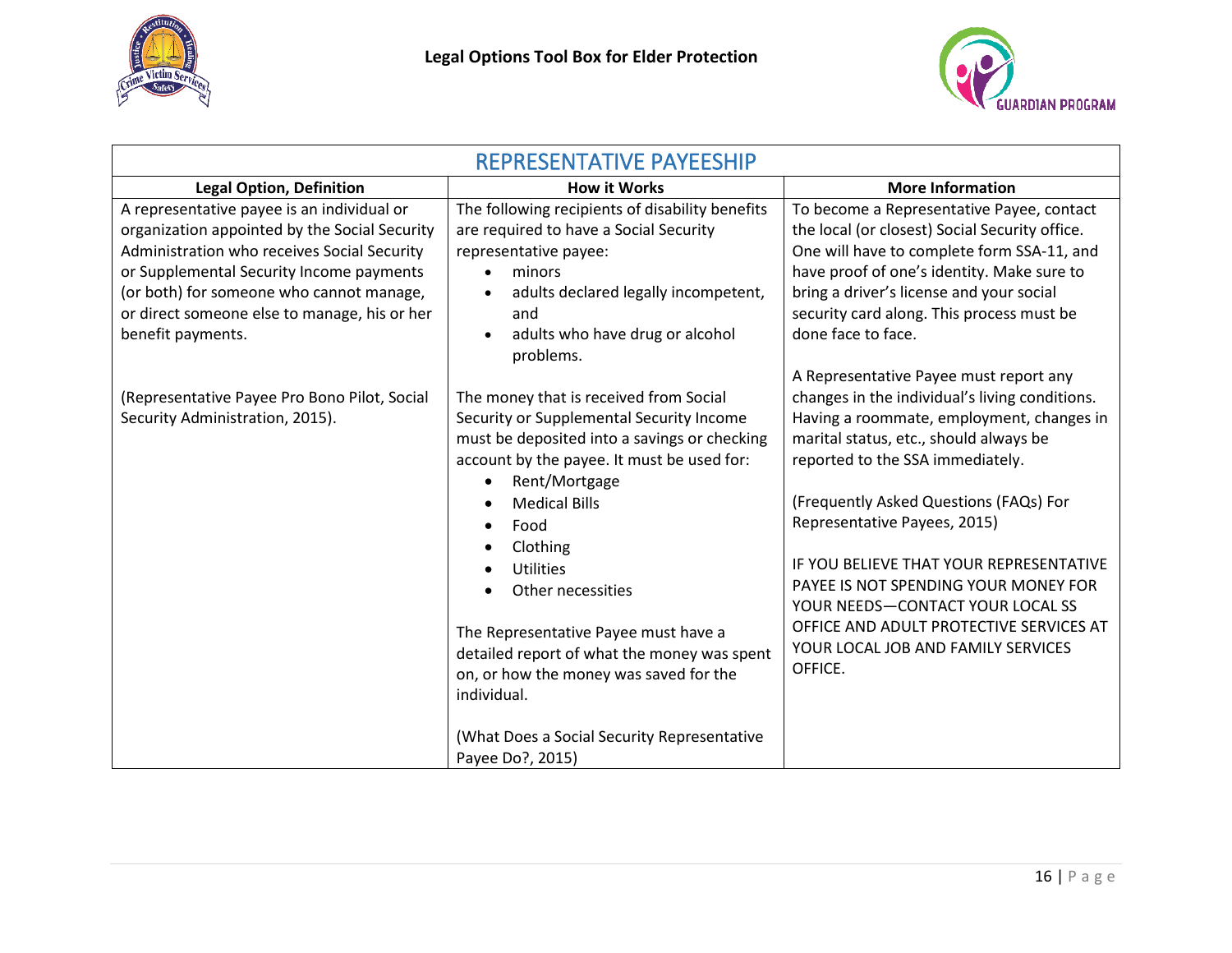



<span id="page-16-0"></span>

| Long-Term Care Ombudsman                                                                                                                                                                                                                                                                                                                                                                                       |                                                                                                                                                                                                                                                                                                                                                                                                                                                                                                                                                                                                                                                                       |                                                                                                                                                                                                                                               |  |  |
|----------------------------------------------------------------------------------------------------------------------------------------------------------------------------------------------------------------------------------------------------------------------------------------------------------------------------------------------------------------------------------------------------------------|-----------------------------------------------------------------------------------------------------------------------------------------------------------------------------------------------------------------------------------------------------------------------------------------------------------------------------------------------------------------------------------------------------------------------------------------------------------------------------------------------------------------------------------------------------------------------------------------------------------------------------------------------------------------------|-----------------------------------------------------------------------------------------------------------------------------------------------------------------------------------------------------------------------------------------------|--|--|
| <b>Legal Option, Definition</b>                                                                                                                                                                                                                                                                                                                                                                                | <b>How it Works</b>                                                                                                                                                                                                                                                                                                                                                                                                                                                                                                                                                                                                                                                   | <b>More Information</b>                                                                                                                                                                                                                       |  |  |
| Advocates for residents of nursing homes,<br>assisted living facilities, and other adult care<br>facilities, as well as those residing in the<br>community like their homes. Their goal is to<br>resolve problems of individual residents and<br>to bring about changes at the local, state and<br>national levels to improve the residents care<br>and quality of life.<br>(Long-Term Care Ombudsman Program) | Ombudsmen take complaints about long-<br>term care services, and voice the person's<br>needs and concerns to nursing homes, home<br>health agencies, and other providers of long-<br>term care. They work with the long-term care<br>provider, the person, the person's family, or<br>other representatives to resolve problems<br>and concerns about the quality of services.<br>They link people with the services or agencies<br>needed to live a more productive, fulfilling<br>life, provide advice on selecting long-term<br>care, provide information about the rights of<br>consumers, and provide information and<br>assistance with benefits and insurance. | There are volunteer long-term care<br>ombudsmen, and paid long-term care<br>ombudsmen. There is a training curriculum to<br>follow in order to be either a volunteer or<br>paid long-term care ombudsman.<br>https://aging.ohio.gov/Ombudsman |  |  |
|                                                                                                                                                                                                                                                                                                                                                                                                                | (Guardianship and Its Alternatives)                                                                                                                                                                                                                                                                                                                                                                                                                                                                                                                                                                                                                                   |                                                                                                                                                                                                                                               |  |  |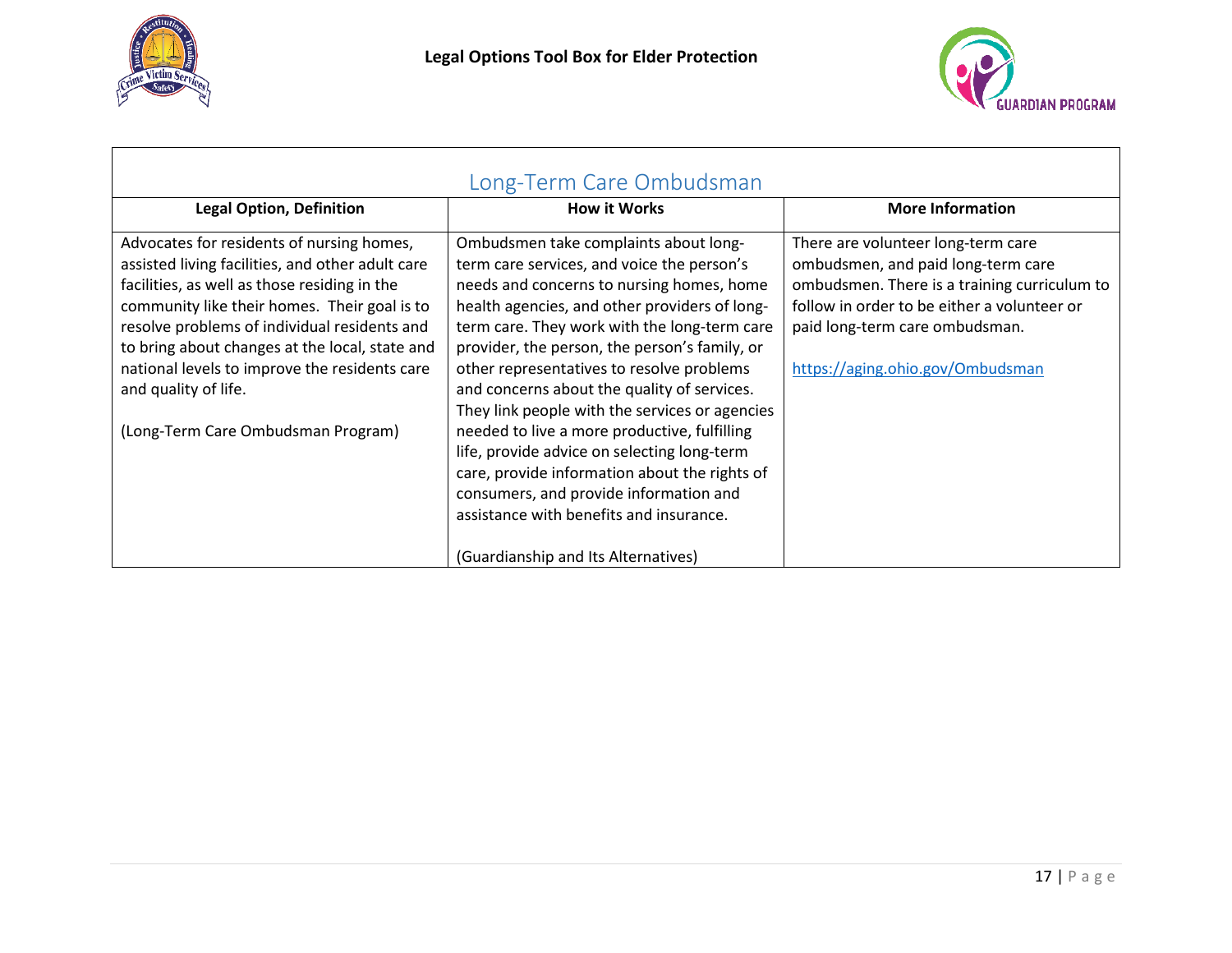



<span id="page-17-0"></span>

| <b>Protection Orders</b>                                                                                                                                                                                                                                                                                                                                                                                                                                                                                                                                                                                                                                                                                                                                                                                                                  |                                                                                                                                                                                                                                                                                                                                                                                                                                                                                                                                                                                                                                                                                                                                                                                                                                                                                                                                                                                                                                                                                                                                                                                                                                                                                                                                                                                                                                                                                                                                                                                                                                                                                                                                                                                                              |                                                                                                                                                                                                                                              |  |  |
|-------------------------------------------------------------------------------------------------------------------------------------------------------------------------------------------------------------------------------------------------------------------------------------------------------------------------------------------------------------------------------------------------------------------------------------------------------------------------------------------------------------------------------------------------------------------------------------------------------------------------------------------------------------------------------------------------------------------------------------------------------------------------------------------------------------------------------------------|--------------------------------------------------------------------------------------------------------------------------------------------------------------------------------------------------------------------------------------------------------------------------------------------------------------------------------------------------------------------------------------------------------------------------------------------------------------------------------------------------------------------------------------------------------------------------------------------------------------------------------------------------------------------------------------------------------------------------------------------------------------------------------------------------------------------------------------------------------------------------------------------------------------------------------------------------------------------------------------------------------------------------------------------------------------------------------------------------------------------------------------------------------------------------------------------------------------------------------------------------------------------------------------------------------------------------------------------------------------------------------------------------------------------------------------------------------------------------------------------------------------------------------------------------------------------------------------------------------------------------------------------------------------------------------------------------------------------------------------------------------------------------------------------------------------|----------------------------------------------------------------------------------------------------------------------------------------------------------------------------------------------------------------------------------------------|--|--|
| <b>Legal Option, Definition</b>                                                                                                                                                                                                                                                                                                                                                                                                                                                                                                                                                                                                                                                                                                                                                                                                           | <b>How it Works</b>                                                                                                                                                                                                                                                                                                                                                                                                                                                                                                                                                                                                                                                                                                                                                                                                                                                                                                                                                                                                                                                                                                                                                                                                                                                                                                                                                                                                                                                                                                                                                                                                                                                                                                                                                                                          | <b>More Information</b>                                                                                                                                                                                                                      |  |  |
| Protection Orders are granted by a<br>judge. There are four options, 2 civil<br>and 2 criminal. They require the<br>offender to stay away from the<br>victim's home, work place, or school.<br>The 2 Civil Protection Orders are for<br>victims who have fear or mental<br>distress from stalking or sexual assault<br>(Civil Stalking or Sexually Oriented<br>Offense, ORC 2903.214) or in domestic<br>violence cases (ORC 3113.31). The 2<br>criminal protection orders are<br>requested by a prosecutor while a<br>case is pending for protecting victims<br>in certain violent crimes (like<br>menacing and assault, ORC 2903.213)<br>and another one for domestic violence<br>cases. The Criminal Domestic Violence<br>Temp. Protection Order (DVTPO, ORC<br>2919.26) is often referred to as a<br>Temporary Protection Order (TPO). | The steps to obtain a CIVIL protection order:<br>- Complete the "Civil Protection Order Determination Form" available<br>at the Allen County Courthouse Clerk's Office or Crime Victim<br>Services. The form includes basic facts about why the protection<br>order is being requested and who the offender is.<br>- The completed form is given to the Allen County Clerk's Office<br>- If the request meets the elements of the law, an Ex Parte hearing<br>(without the offender present) is scheduled the same or next working<br>day with a judge. The victim is required to attend and give testimony<br>explaining why a protection order is necessary.<br>- If the judge determines that a Protection Order might be warranted,<br>a Full Hearing is scheduled, usually within ten days. An Ex Parte<br>Protection Order may be granted until the Full Hearing is held and the<br>offender can be present at that time to also provide testimony.<br>Attorneys are not required for Civil Protection orders, however it is<br>recommended. Civil Protection Orders may be granted for up to 5<br>years, and it can be renewed by a judge with justification.<br>The steps to obtain a CRIMINAL Protection order:<br>-A criminal case must be starting or pending.<br>-Inform the prosecutor of your fears and request a Protection Order.<br>-A judge will determine if a Criminal Protection Order is warranted,<br>and the victim normally must testify, unless medically unable to do so.<br>-The judge may also (or instead) order as a condition of the offender's<br>bond that the offender stay away from the victim, a Stay Away order,<br>that does not have the same enforceability as a Protection Order.<br>-Once the offender is sentenced, the protection order is no longer<br>valid. | A Protection Order may be<br>requested if a person is being<br>abused, threatened, or caused<br>mental distress. If the victim is<br>under the age of 18, a parent can<br>file the protection order on their<br>behalf (ORC 2151.23(A)(16)). |  |  |